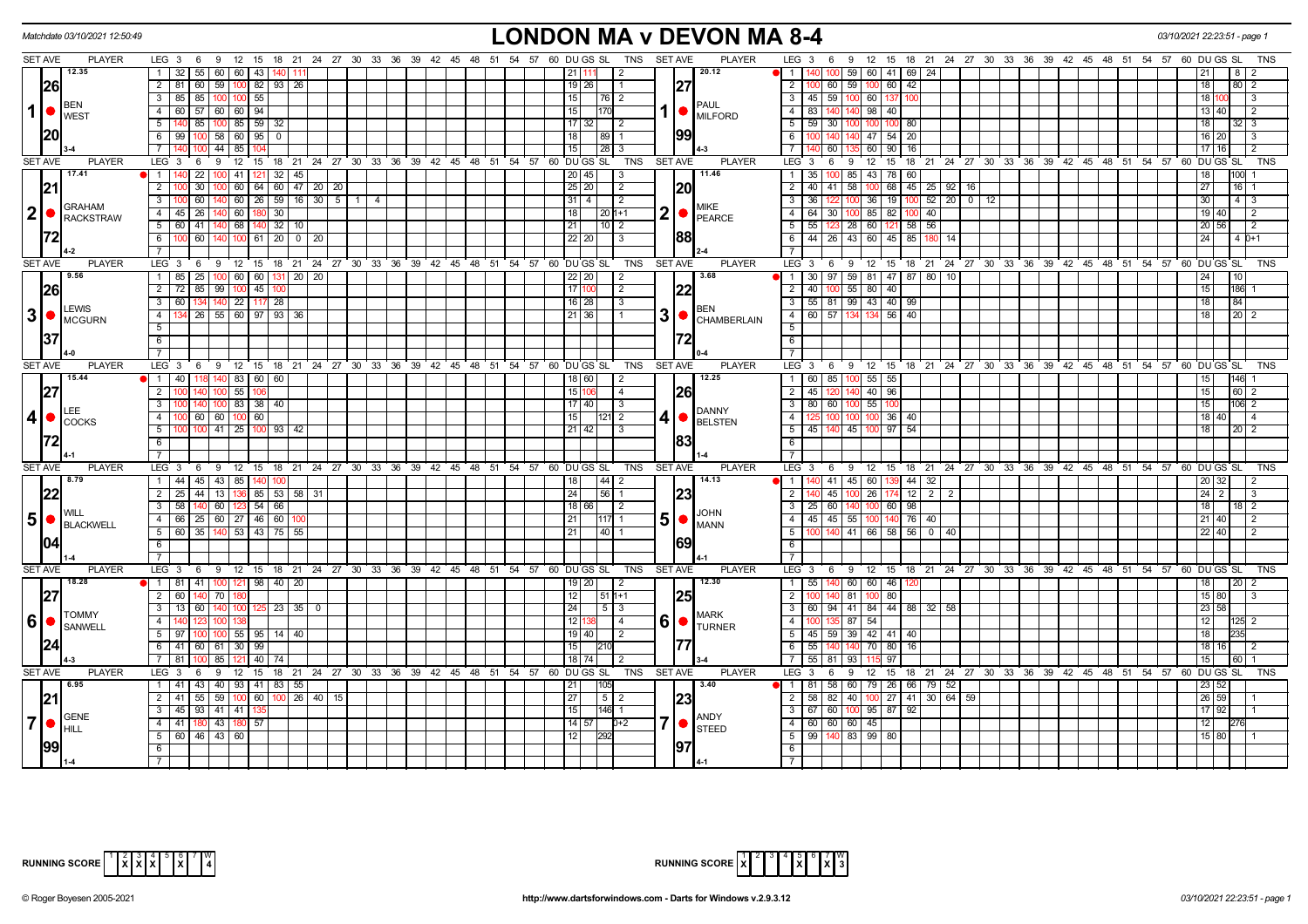|                |            | Matchdate 03/10/2021 12:50:49    |                     |         |       |              |    |                                                                            |              |                   |                |   |    |             |      |               |          |          |      |                    |                    |            |                |      | <b>LONDON MA v DEVON MA 8-4</b> |                     |             |           |                 |                  |              |                    |                                    |  |                         |       |                                  |    |    |    |                                                            | 03/10/2021 22:23:58 - page 2 |                 |                    |                            |                |  |
|----------------|------------|----------------------------------|---------------------|---------|-------|--------------|----|----------------------------------------------------------------------------|--------------|-------------------|----------------|---|----|-------------|------|---------------|----------|----------|------|--------------------|--------------------|------------|----------------|------|---------------------------------|---------------------|-------------|-----------|-----------------|------------------|--------------|--------------------|------------------------------------|--|-------------------------|-------|----------------------------------|----|----|----|------------------------------------------------------------|------------------------------|-----------------|--------------------|----------------------------|----------------|--|
| <b>SET AVE</b> |            | <b>PLAYER</b>                    | LEG <sub>3</sub>    |         | 6     | 9<br>12      | 15 | 18                                                                         | 21           | 24 27 30 33       |                |   | 36 | 39 42       | - 45 | 48            | 51       | 54<br>57 |      | 60 DU GS SL        |                    | TNS        | <b>SET AVE</b> |      | <b>PLAYER</b>                   | LEG <sub>3</sub>    |             | - 6       | -9              | 12 15            |              |                    | 18 21 24 27 30 33                  |  |                         | 36 39 | 42                               | 45 | 48 | 51 | 54                                                         | 57                           | 60 DU GS SL     |                    |                            | TNS            |  |
|                |            | 10.65                            | $\overline{1}$      |         | 180   | 145 36       |    |                                                                            |              |                   |                |   |    |             |      |               |          |          |      | 11 36              | $2+1$              |            |                |      | 8.43                            | $1 \mid 83$         |             | 6011      |                 |                  |              |                    |                                    |  |                         |       |                                  |    |    |    |                                                            |                              | 9               |                    | $224 - 1$                  |                |  |
|                | 25         |                                  | $\overline{2}$      |         |       | 85 100       |    | 76 40                                                                      |              |                   |                |   |    |             |      |               |          |          |      | 17 40              | l 3                |            |                | 22   |                                 | $2 \mid 83$         |             |           | $58$   28       | 83 100 1         |              |                    |                                    |  |                         |       |                                  |    |    |    |                                                            |                              | 18              |                    | $40-2$                     |                |  |
|                |            | MATT                             | $\overline{3}$      | $24$ 60 |       | 60 83        |    | 100 78 40 36 20                                                            |              |                   |                |   |    |             |      |               |          |          |      | $25 \mid 20 \mid$  | $\overline{1}$ 1   |            |                |      | PHILL                           | $\overline{3}$      |             |           | $22 \mid 25$    |                  |              | 100 100 85 20      | 9                                  |  |                         |       |                                  |    |    |    |                                                            |                              | 24              |                    | $ 40 $ 3                   |                |  |
| 8              |            | <b>I</b> woop                    | $\overline{4}$      | 60      | 64    | 60   96      |    | $41$ 44 41                                                                 |              |                   |                |   |    |             |      |               |          |          | 21   |                    | 95 I               |            | 8              |      | WARD                            | $\overline{4}$      | 60          |           | 60 40           | $24$ 82 43       |              | 100                | 92                                 |  |                         |       |                                  |    |    |    |                                                            |                              |                 | 24 92              |                            |                |  |
|                |            |                                  | 51                  | 38      |       |              |    | $\frac{100}{100}$ 100 99 98 54 12                                          |              |                   |                |   |    |             |      |               |          |          |      | $21$ 12            | $\overline{12}$    |            |                |      |                                 | $5 \mid 41$         |             |           | 80 58 43 100 60 |                  |              |                    |                                    |  |                         |       |                                  |    |    |    |                                                            |                              | 18              |                    | $119$ 1                    |                |  |
|                | 137        |                                  | 6                   |         |       |              |    |                                                                            |              |                   |                |   |    |             |      |               |          |          |      |                    |                    |            |                | 39   |                                 | 6                   |             |           |                 |                  |              |                    |                                    |  |                         |       |                                  |    |    |    |                                                            |                              |                 |                    |                            |                |  |
|                |            |                                  | $\overline{7}$      |         |       |              |    |                                                                            |              |                   |                |   |    |             |      |               |          |          |      |                    |                    |            |                |      |                                 | $\overline{7}$      |             |           |                 |                  |              |                    |                                    |  |                         |       |                                  |    |    |    |                                                            |                              |                 |                    |                            |                |  |
| <b>SET AVE</b> |            | <b>PLAYER</b>                    | LEG <sub>3</sub>    |         | 6     |              |    | 9 12 15 18 21 24 27 30 33 36 39 42 45 48 51 54 57 60 DUGSSL                |              |                   |                |   |    |             |      |               |          |          |      |                    |                    | TNS        | <b>SET AVE</b> |      | <b>PLAYER</b>                   |                     |             | $LEG_3$ 6 | ີ 9⊧            |                  |              |                    |                                    |  |                         |       |                                  |    |    |    | 12 15 18 21 24 27 30 33 36 39 42 45 48 51 54 57 60 DUGS SL |                              |                 |                    |                            | <b>TNS</b>     |  |
|                | 14.47      |                                  | -1 I                |         |       | $29 \mid 99$ |    | $59 \mid 34$                                                               |              |                   |                |   |    |             |      |               |          |          | 18   |                    | $40$   2           |            |                |      | 17.96                           |                     | -41         |           | 60 60           | 95               |              | $140$ 53 52        |                                    |  |                         |       |                                  |    |    |    |                                                            |                              |                 | 20 52              |                            |                |  |
|                | 24         |                                  | $\overline{2}$      | 96      | 48    |              |    | $40$ 77                                                                    |              |                   |                |   |    |             |      |               |          |          |      | 18   77            | $\overline{2}$     |            |                | 24   |                                 | $2 \mid 60$         |             | 44        |                 | 100              |              |                    |                                    |  |                         |       |                                  |    |    |    |                                                            |                              | 15              |                    | $57$ 3                     |                |  |
|                |            | DANIEL                           | $\overline{3}$      | 127     | 85    |              |    | $26 \mid 99 \mid 92 \mid 32$                                               |              |                   |                |   |    |             |      |               |          |          | 18   |                    | 40 1               |            |                |      | <b>MARK</b>                     | $\overline{3}$      |             |           |                 |                  |              | 38 60 60 97 100 46 |                                    |  |                         |       |                                  |    |    |    |                                                            |                              |                 | 20 46              |                            | $\overline{2}$ |  |
| 9              | <b>DAY</b> |                                  | $\overline{4}$      | 58      |       |              | 45 | $66$ 63 49                                                                 |              |                   |                |   |    |             |      |               |          |          | 20   | 49 I               | $\overline{2}$     |            | 9 <sup>1</sup> |      | <b>SHEARS</b>                   | $\overline{4}$      | 47          |           | 100 60          | 100              | 43           |                    |                                    |  |                         |       |                                  |    |    |    |                                                            |                              | 18              |                    | $20 \mid 3$                |                |  |
|                |            |                                  |                     | 5 60    | 44    | 140 85       |    | $58 \mid 39 \mid 50$                                                       |              |                   |                |   |    |             |      |               |          |          | 21   |                    | 2511               |            |                |      |                                 | 5                   |             |           |                 |                  |              |                    | $\boxed{60}$ 140 44 10 10          |  |                         |       |                                  |    |    |    |                                                            |                              |                 | 22 10              |                            | 3              |  |
|                | 83         |                                  | 6                   | 98      |       | 82   60      |    | 99                                                                         | $42$   16    | $\overline{0}$    | $\overline{4}$ |   |    |             |      |               |          |          | 25   | 4                  |                    |            |                | 63   |                                 | 6                   | 45          |           | 60 60           | 54               |              | 60   97            | $_{9}$                             |  |                         |       |                                  |    |    |    |                                                            |                              | 24              |                    | 16                         |                |  |
|                |            |                                  |                     |         |       | 45           |    | 36<br>40                                                                   |              |                   |                |   |    |             |      |               |          |          |      | 17 40              | -3                 |            |                |      |                                 | $\overline{7}$      |             |           | 60              | $\overline{100}$ | $44 \mid 32$ |                    |                                    |  |                         |       |                                  |    |    |    |                                                            |                              | 18              |                    | $40 \overline{\smash{)}3}$ |                |  |
| <b>SET AVE</b> |            | <b>PLAYER</b>                    | $LEG \ 3$           |         | 6     | 9<br>12      |    | 15 18 21 24 27 30 33 36 39 42 45                                           |              |                   |                |   |    |             |      | $48 \quad 51$ | 54       | 57       |      | 60 DU GS SL        |                    | <b>TNS</b> | <b>SET AVE</b> |      | <b>PLAYER</b>                   | $LEG \ 3$           |             | 6         | 9               |                  |              |                    |                                    |  |                         |       | 12 15 18 21 24 27 30 33 36 39 42 |    |    |    | 45 48 51 54 57                                             |                              |                 |                    |                            | 60 DUGS SL TNS |  |
|                |            | 10.00                            | $\overline{1}$      |         | 41    |              | 60 |                                                                            |              |                   |                |   |    |             |      |               |          |          | 15   |                    |                    |            |                |      | 4.40                            |                     |             |           | 60   81         | 41               |              |                    |                                    |  |                         |       |                                  |    |    |    |                                                            |                              | 12              |                    | 219                        |                |  |
|                | 23         |                                  | $\overline{2}$      | 82      | 30    | 81   30      |    | 45                                                                         |              | $180$ 13 0 40     |                |   |    |             |      |               |          |          |      | $\sqrt{26}$ 40     | $D+1$              |            |                | 21   |                                 | $\overline{2}$      |             |           | 60   47         |                  |              |                    | $55 \ 85 \ 40 \ 40 \ 54 \ 0$       |  |                         |       |                                  |    |    |    |                                                            |                              | $\overline{27}$ |                    | 20                         |                |  |
|                |            | NICK                             | $\overline{3}$      | 85      |       |              |    | $81 \overline{39} \overline{60} \overline{56} \overline{20} \overline{20}$ |              |                   |                |   |    |             |      |               |          |          |      | $24 \overline{20}$ | l 1                |            |                |      |                                 | $\overline{3}$      | 41          |           | $60$ 83         | 140              |              | 99 68 8            |                                    |  |                         |       |                                  |    |    |    |                                                            |                              | 21              |                    | $2\overline{11}$           |                |  |
| hd •           |            | COCKS                            | $\overline{4}$      | 30      |       | 60 81        |    | $140$ 10 $40$                                                              |              |                   |                |   |    |             |      |               |          |          |      | 19140              | $\overline{2}$     |            |                |      | $10 \bullet $                   | $4\overline{77}$    |             |           |                 |                  |              | 60 70 45 100 99 34 |                                    |  |                         |       |                                  |    |    |    |                                                            |                              | 21              |                    | 16                         |                |  |
|                | 86         |                                  | 5                   |         |       |              |    |                                                                            |              |                   |                |   |    |             |      |               |          |          |      |                    |                    |            |                | 57   |                                 | 5                   |             |           |                 |                  |              |                    |                                    |  |                         |       |                                  |    |    |    |                                                            |                              |                 |                    |                            |                |  |
|                |            |                                  | 6<br>$\overline{7}$ |         |       |              |    |                                                                            |              |                   |                |   |    |             |      |               |          |          |      |                    |                    |            |                |      |                                 | 6<br>$\overline{7}$ |             |           |                 |                  |              |                    |                                    |  |                         |       |                                  |    |    |    |                                                            |                              |                 |                    |                            |                |  |
| <b>SET AVE</b> |            | <b>PLAYER</b>                    | LEG <sub>3</sub>    |         | - 6   | 12<br>9      | 15 |                                                                            |              | 18 21 24 27 30 33 |                |   |    | 36 39 42 45 |      | 48            | 54<br>51 |          |      | 57 60 DU GS SL     |                    | <b>TNS</b> | <b>SET AVE</b> |      | <b>PLAYER</b>                   | LEG 3               |             | 6         | - 9             | 12 15            |              |                    |                                    |  | 18 21 24 27 30 33 36 39 |       | 42                               |    |    |    | 45 48 51 54 57                                             |                              | 60 DU GS SL     |                    |                            | <b>TNS</b>     |  |
|                |            | 12.49                            |                     | 85      | 45    |              | 81 | 48                                                                         |              |                   |                |   |    |             |      |               |          |          | 18   |                    | 42 2               |            |                |      | 8.95                            |                     | 55          |           | 120 59          | 45               |              | 42   40            |                                    |  |                         |       |                                  |    |    |    |                                                            |                              |                 | $21 \overline{40}$ |                            |                |  |
|                | 25         |                                  | $\overline{2}$      |         |       | 123 98       |    | $0$   20                                                                   |              |                   |                |   |    |             |      |               |          |          | 18   |                    | $\vert 20 \vert 3$ |            |                | 25   |                                 | 2 <sup>1</sup>      | 60          |           | 135 96          |                  | 100 70 40    |                    |                                    |  |                         |       |                                  |    |    |    |                                                            |                              |                 | 17 40              |                            | $\overline{2}$ |  |
|                |            |                                  | $\frac{1}{3}$       | 40      | $-43$ | 100 125      |    | $100$ 37 36                                                                |              |                   |                |   |    |             |      |               |          |          | 21   |                    | $\vert 20 \vert 3$ |            |                |      |                                 | $\overline{3}$      |             |           |                 |                  |              |                    | $\frac{100}{59}$ 59 60 85 49 32 16 |  |                         |       |                                  |    |    |    |                                                            |                              |                 | 22 16              |                            | $\overline{2}$ |  |
| 11             |            | DAVID                            | 4                   |         | 121   |              |    | 140 32 40 36                                                               |              |                   |                |   |    |             |      |               |          |          | 18   |                    | $32$ $3$           |            | 11             |      | LEWIS<br>DARE                   | $\overline{4}$      |             |           | 96   85   100   |                  | 100 80 40    |                    |                                    |  |                         |       |                                  |    |    |    |                                                            |                              |                 | 18 40              |                            | $\overline{2}$ |  |
|                |            | <b>WAWRZEWSKI</b>                | 5                   |         |       |              |    |                                                                            |              |                   |                |   |    |             |      |               |          |          |      |                    |                    |            |                |      |                                 | 5                   |             |           |                 |                  |              |                    |                                    |  |                         |       |                                  |    |    |    |                                                            |                              |                 |                    |                            |                |  |
|                | 20         |                                  | 6                   |         |       |              |    |                                                                            |              |                   |                |   |    |             |      |               |          |          |      |                    |                    |            |                | 69   |                                 | 6                   |             |           |                 |                  |              |                    |                                    |  |                         |       |                                  |    |    |    |                                                            |                              |                 |                    |                            |                |  |
|                |            |                                  |                     |         |       |              |    |                                                                            |              |                   |                |   |    |             |      |               |          |          |      |                    |                    |            |                |      |                                 | $\overline{7}$      |             |           |                 |                  |              |                    |                                    |  |                         |       |                                  |    |    |    |                                                            |                              |                 |                    |                            |                |  |
| <b>SET AVE</b> |            | <b>PLAYER</b>                    | LEG <sub>3</sub>    |         | - 6   | - 9          |    | 12 15 18 21 24 27 30 33 36 39 42 45 48 51 54 57 60 DUGS SL                 |              |                   |                |   |    |             |      |               |          |          |      |                    |                    | TNS        | SET AVE        |      | <b>PLAYER</b>                   | $LEG \ 3$           |             | 69        |                 |                  |              |                    |                                    |  |                         |       |                                  |    |    |    | 12 15 18 21 24 27 30 33 36 39 42 45 48 51 54 57            |                              | 60 DU GS SL     |                    |                            | <b>TNS</b>     |  |
|                | 9.00       |                                  | $\overline{1}$      |         | 28    | 41 95        | 97 |                                                                            | $45 \mid 55$ | 40                |                |   |    |             |      |               |          |          |      | 23 40              |                    |            |                |      | 4.65                            |                     | $1 \mid 45$ |           | 60 36           | 121              | 5            | 44                 |                                    |  |                         |       |                                  |    |    |    |                                                            |                              | 21              |                    | 90                         | $\overline{2}$ |  |
|                | 25         |                                  | $\overline{2}$      | 96      | 28    | 100 140      |    | $77$ 60                                                                    |              |                   |                |   |    |             |      |               |          |          |      | $17 60 $           | $\overline{2}$     |            |                | 20   |                                 | $2 \mid 85 \mid$    |             |           | 46 22 60 140    |                  |              |                    |                                    |  |                         |       |                                  |    |    |    |                                                            |                              | 18              |                    | $44$ 2                     |                |  |
|                |            |                                  | $\overline{3}$      | 41      |       |              |    | $\frac{95}{72}$ 60 59 58 12 2                                              |              |                   |                | 2 |    |             |      |               |          |          | 28   | $\overline{2}$     | l 1                |            |                |      |                                 | 3   60              |             |           |                 |                  |              |                    | 41 40 85 76 59 55 39 10            |  |                         |       |                                  |    |    |    |                                                            |                              | 27              |                    | 36                         |                |  |
| 12             |            | <b>JASON</b><br><b>GALLAGHER</b> | 4                   | 80 41   |       | 180 100      |    |                                                                            |              |                   |                |   |    |             |      |               |          |          | 12 1 |                    | $1+2$              |            |                | I2I● | <b>DANNY</b><br><b>BULL</b>     |                     |             |           | 4 4 45 45 60 85 |                  |              |                    |                                    |  |                         |       |                                  |    |    |    |                                                            |                              | 12              |                    | 266                        |                |  |
|                |            |                                  | 5                   |         |       |              |    |                                                                            |              |                   |                |   |    |             |      |               |          |          |      |                    |                    |            |                |      |                                 | 5                   |             |           |                 |                  |              |                    |                                    |  |                         |       |                                  |    |    |    |                                                            |                              |                 |                    |                            |                |  |
|                | 105        |                                  | 6                   |         |       |              |    |                                                                            |              |                   |                |   |    |             |      |               |          |          |      |                    |                    |            |                | 10   |                                 | 6                   |             |           |                 |                  |              |                    |                                    |  |                         |       |                                  |    |    |    |                                                            |                              |                 |                    |                            |                |  |
|                | ll 4-0     |                                  |                     |         |       |              |    |                                                                            |              |                   |                |   |    |             |      |               |          |          |      |                    |                    |            |                |      |                                 | $\overline{7}$      |             |           |                 |                  |              |                    |                                    |  |                         |       |                                  |    |    |    |                                                            |                              |                 |                    |                            |                |  |

| OP:<br>ocks 27.72                                                                 | Paul Milford 27.99<br><b>IOP</b>                                                                                   |
|-----------------------------------------------------------------------------------|--------------------------------------------------------------------------------------------------------------------|
| IIIZIW<br><b>RUNNING SCORE</b><br>$\ X\ $ 8<br><i>.</i><br>.<br>^ " ^<br>.<br>^ " | $11^{12}$ $\binom{10}{4}$<br><b>RUNNING SCORE</b><br>Ixl<br>$\mathbf{r}$<br>$\overline{\phantom{a}}$<br>. .<br>. . |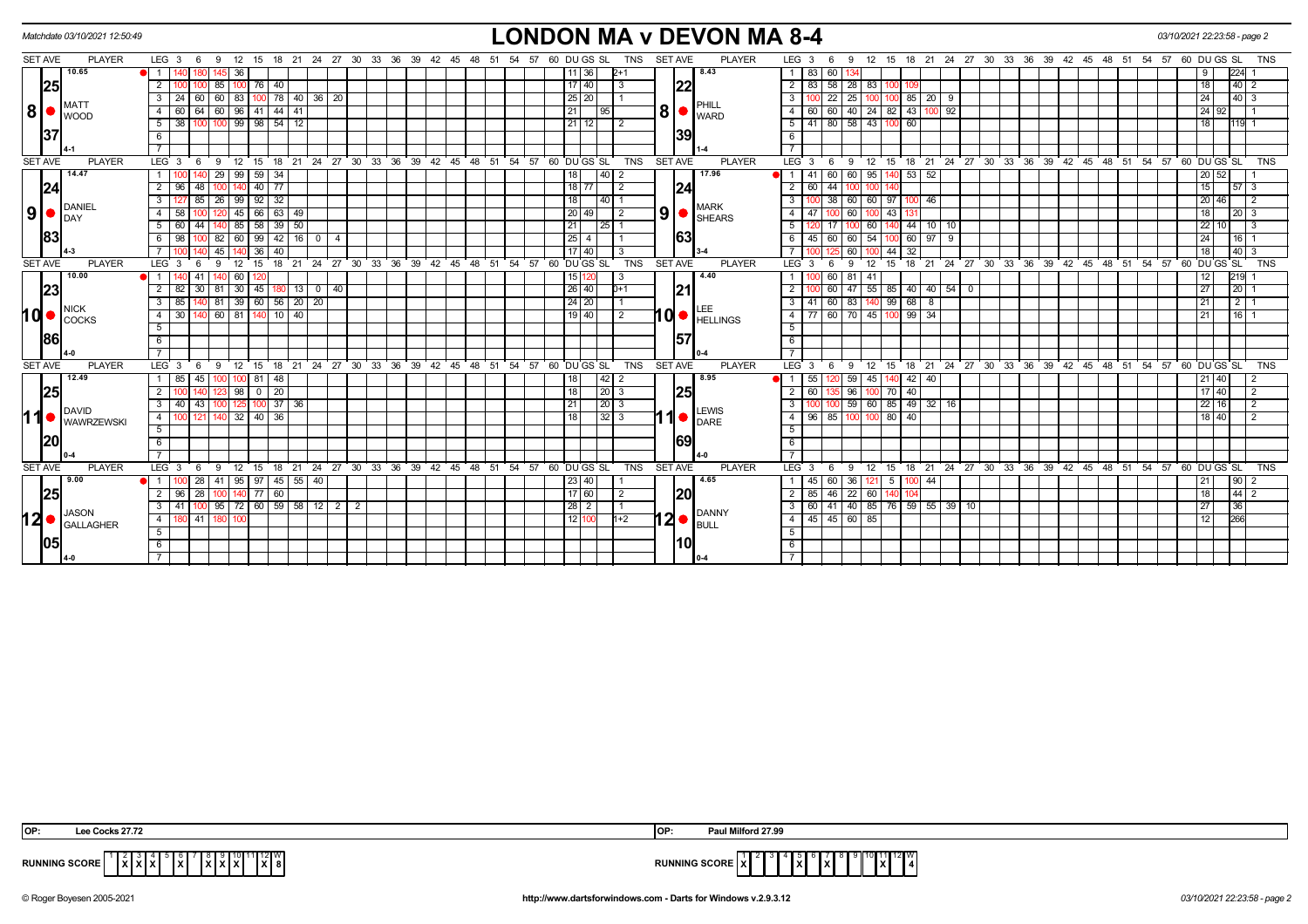| <b>LONDON MA</b>        |     |      |      |       |                |            |             |            |      |     |           | <b>DEVON MA</b>        |     |             |             |            |             |            |             |            |      |     |             |
|-------------------------|-----|------|------|-------|----------------|------------|-------------|------------|------|-----|-----------|------------------------|-----|-------------|-------------|------------|-------------|------------|-------------|------------|------|-----|-------------|
| <b>PLAYER</b>           | W/L | LWON | LOST | AVE   | <b>TAVE</b>    | <b>PTS</b> | <b>DRTS</b> | <b>TON</b> | TON+ | 180 | TONS      | <b>PLAYER</b>          | W/L | <b>LWON</b> | <b>LOST</b> | <b>AVE</b> | <b>TAVE</b> | <b>PTS</b> | <b>DRTS</b> | <b>TON</b> | TON+ | 180 | <b>TONS</b> |
| <b>Ben West</b>         |     |      |      | 26.20 | 12.35          | 3144       |             |            |      |     |           | Paul Milford           | W   |             |             | 27.99      | 20.12       | 3387       | 121         |            |      |     | 17          |
| <b>Graham Rackstraw</b> |     |      |      | 21.72 | $17.4^{\circ}$ | 2976       | 137         |            |      |     | $13 + 7$  | Mike Pearce            |     |             |             | 20.88      | 11.46       | 2882       | 38          |            |      |     | $9+1$       |
| Lewis McGurn            |     |      |      | 26.37 | 9.56           | 2004       |             |            |      |     |           | <b>Ben Chamberlain</b> |     |             |             | 22.72      | 3.68        | 1704       | $\sqrt{5}$  |            |      |     |             |
| Lee Cocks               |     |      |      | 27.72 | 15.44          | 2384       | 86          |            |      |     |           | Danny Belsten          |     |             |             | 26.83      | 12.25       | 2173       | 81          |            |      |     |             |
| Will Blackwell          |     |      |      | 22.04 | 8.79           | 2248       | 102         |            |      |     |           | John Mann              | W   |             |             | 23.69      | 14.13       | 2487       | 05          |            |      |     |             |
| Tommy Sanwell           |     |      |      | 27.24 | 18.28          | 3241       | 119         |            |      |     | $14+$     | <b>Mark Turner</b>     |     |             |             | 25.77      | 12.30       | 3067       | 119         |            |      |     | 10          |
| Gene Hill               |     |      |      | 21.99 | 6.95           | 1957       | 89          |            |      |     | $3+2$     | <b>Andy Steed</b>      | W   |             |             | 23.97      | 3.40        | 2229       | 93          |            |      |     |             |
| Matt Wood               |     |      |      | 25.37 | 10.65          | 2410       | 95          |            |      |     | $8+1$     | Phill Ward             |     |             |             | 22.39      | 8.43        | 2082       | 93          |            |      |     |             |
| Daniel Day              |     |      |      | 24.83 | 14.47          | 3402       | 137         |            |      |     |           | <b>Mark Shears</b>     |     |             |             | 24.63      | 17.96       | 3374       | 137         | 13         |      |     | 16          |
| <b>Nick Cocks</b>       |     |      |      | 23.86 |                | 2004       | 84          |            |      |     | $6+1$     | Lee Hellings           |     |             |             | 21.57      | 4.40        | 1747       | 81          |            |      |     |             |
| David Wawrzewski        |     |      |      | 25.20 | 12.49          | 1890       |             |            |      |     |           | Lewis Dare             | W   |             |             | 25.69      | 8.95        | 2004       | 78          |            |      |     |             |
| Jason Gallagher         |     |      |      | 25.05 | 9.00           | 2004       | 80          |            |      |     | $5+2$     | l Danny Bull           |     |             |             | 20.10      | 4.65        | 1568       | 78          |            |      |     |             |
| <b>TOTALS</b>           |     | 37   |      | 24.72 | 0.00           | 29664      | 1200        | 78         |      |     | $112 + 8$ | <b>I TOTALS</b>        |     | 26          |             | 23.94      | 0.00        | 28704      | 1199        |            | 25.  |     | $104 + 1$   |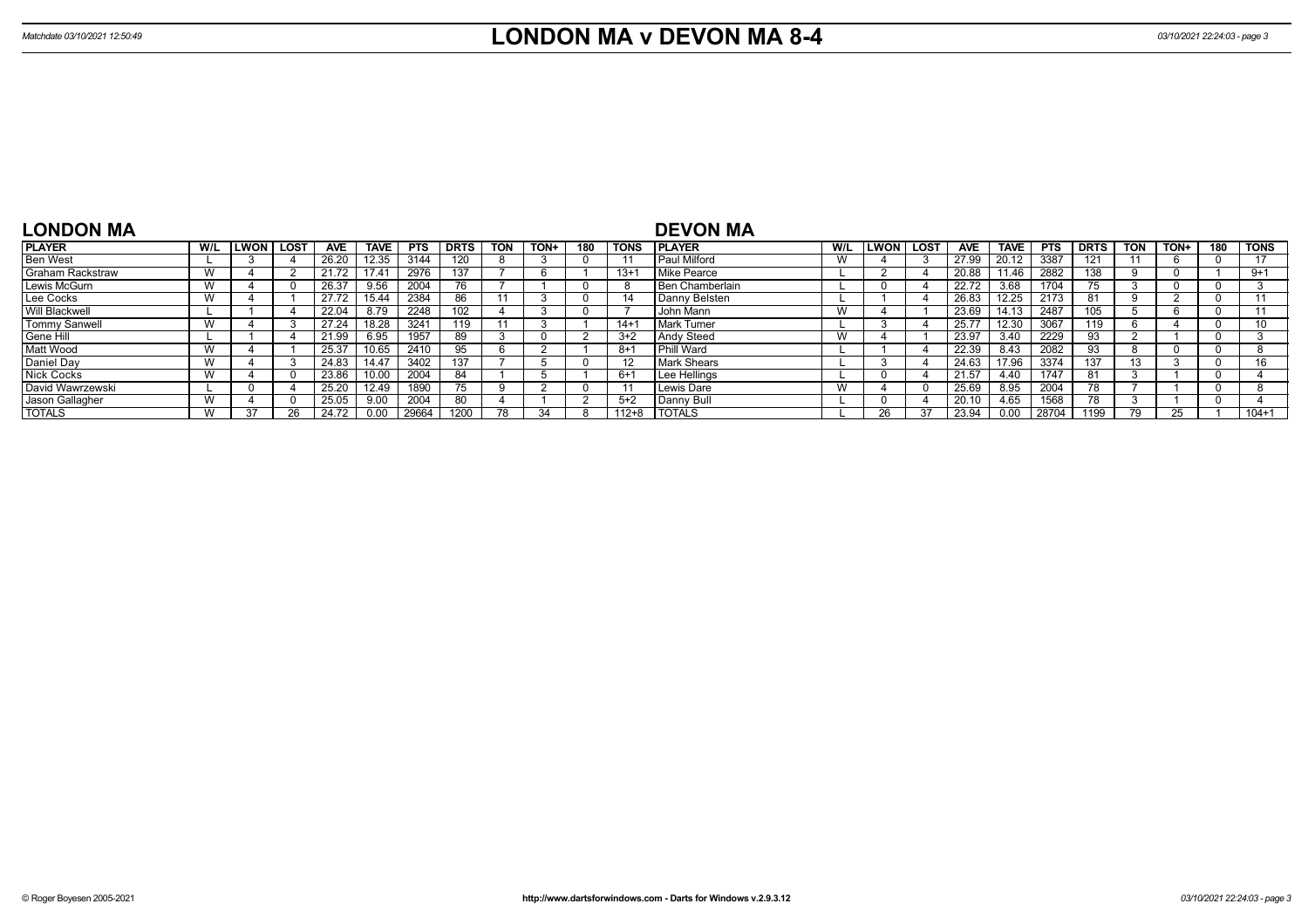|                | Matchdate 02/10/2021 13:09:39                                 |                                                                                                     |       |                |                                                      |  |  |                 | <b>LONDON MB v DEVON MB 6-6</b> |                |                                                 |                |                                                                                                            |                |                     |                                                |                |  |             |                                                 | 03/10/2021 22:24:30 - page                                 |                            |
|----------------|---------------------------------------------------------------|-----------------------------------------------------------------------------------------------------|-------|----------------|------------------------------------------------------|--|--|-----------------|---------------------------------|----------------|-------------------------------------------------|----------------|------------------------------------------------------------------------------------------------------------|----------------|---------------------|------------------------------------------------|----------------|--|-------------|-------------------------------------------------|------------------------------------------------------------|----------------------------|
| <b>SET AVE</b> | <b>PLAYER</b>                                                 | LEG 3 6 9 12 15 18 21 24 27 30 33 36 39 42 45 48 51 54 57 60 DUGS SL TNS SETAVE                     |       |                |                                                      |  |  |                 |                                 |                |                                                 | <b>PLAYER</b>  | LEG 3 6 9 12 15 18 21 24 27 30 33 36 39 42 45 48 51 54 57 60 DUGS SL                                       |                |                     |                                                |                |  |             |                                                 |                                                            | TNS                        |
|                | 13.69                                                         | 1 83 83 81 100<br>57                                                                                |       |                |                                                      |  |  | 15              | 197 I                           |                | 13.38                                           |                | $\blacksquare$ 1<br>60   81   140   82   60   78                                                           |                |                     |                                                |                |  |             |                                                 |                                                            |                            |
|                | 25                                                            | 2 41 42 58 81 59                                                                                    | 123   | 57   40        |                                                      |  |  | $22$ 40         |                                 |                | 124                                             |                | $\overline{2}$<br>55 60 100 67 80 59                                                                       |                |                     | -34                                            |                |  |             |                                                 | 21                                                         |                            |
|                |                                                               | $3 - 140$<br>42 30 81 38                                                                            |       |                |                                                      |  |  | 15              | $ 170 $ 1                       |                |                                                 |                | $\overline{3}$<br>45 140 44 100                                                                            |                | 118 54              |                                                |                |  |             |                                                 | $17 \overline{)54}$                                        | 3                          |
| $\mathbf{1}$   | <b>BEN</b><br>CHEESEMAN                                       | $60$   85   24   94   38   0<br>$\overline{4}$<br>40 <sup>1</sup>                                   |       | - 0            |                                                      |  |  | 27 <sup>1</sup> | $\vert 20 \vert$ 1              |                | <b>PEARCE</b>                                   | <b>DARREN</b>  | $60$   27   55   60   60   60   99   0   80<br>$\overline{4}$                                              |                |                     |                                                |                |  |             |                                                 | 27 80                                                      |                            |
|                |                                                               | 5<br>60<br>$140$ 93 68<br>140                                                                       |       |                |                                                      |  |  | 15 68           | $\vert$ 2                       |                |                                                 |                | 100 55 100 45 60<br>5 <sup>5</sup>                                                                         |                |                     |                                                |                |  |             |                                                 | 15 <sup>1</sup>                                            | 141  2                     |
|                | 1601                                                          | 123 123 79 36<br>6 140                                                                              |       |                |                                                      |  |  | 13   36         | $\vert$ 3                       |                | 141                                             |                | 6<br>100 95 100 59                                                                                         |                |                     |                                                |                |  |             |                                                 | 12 <sup>1</sup>                                            | 147 2                      |
|                |                                                               | $7 \overline{\smash{)}83}$<br>60<br>99                                                              | 39    |                |                                                      |  |  | 18              | 12012                           |                | $4 - 3$                                         |                | $\overline{7}$<br>60                                                                                       |                | $59$ 10 32          |                                                |                |  |             |                                                 | 20 32                                                      | $\overline{\phantom{a}}$ 3 |
| <b>SET AVE</b> | <b>PLAYER</b>                                                 | LEG <sub>3</sub><br>6<br>9<br>12 15                                                                 |       |                | 18 21 24 27 30 33 36 39 42 45 48 51 54 57 60 DUGS SL |  |  |                 | TNS                             | <b>SET AVE</b> |                                                 | <b>PLAYER</b>  | LEG <sub>3</sub><br>6<br>- 9                                                                               |                |                     |                                                |                |  |             |                                                 | 12 15 18 21 24 27 30 33 36 39 42 45 48 51 54 57 60 DUGS SL | TNS                        |
|                | 6.05                                                          | 60 60 140<br>40<br>1 100                                                                            |       |                |                                                      |  |  | 15              | $ 101 $ 2                       |                | 7.38                                            |                | $1 \mid 81$<br>118 81                                                                                      | 81             |                     |                                                |                |  |             |                                                 | 15 81                                                      | $\overline{2}$             |
|                | 20                                                            | $85 \mid 55 \mid 95 \mid 81 \mid 50 \mid 0 \mid 0$<br>$\overline{2}$<br>44 81                       |       |                |                                                      |  |  | 27              | $ 10\rangle$                    |                | 23                                              |                | $\overline{2}$<br>80<br>60<br>85                                                                           |                |                     | $100$ 72 0 0 2                                 | $\overline{2}$ |  |             |                                                 | $28 \mid 2$                                                | $\vert$ 2                  |
|                |                                                               | 39 44 125 49 83<br>$\overline{\mathbf{3}}$<br>24                                                    |       | 43             |                                                      |  |  | 21              | 94 1                            |                |                                                 |                | $57$   43   91<br>3 <sup>1</sup><br>180                                                                    |                | $56$   29           | 45                                             |                |  |             |                                                 | 20 45                                                      | 0+1                        |
| 2 ●            | DANNY<br><b>BROWN</b>                                         | 66 50 100 60 140 43 6<br>$\overline{4}$                                                             |       |                |                                                      |  |  | 211             | $13612$                         | $2  \bullet$   | <b>KIERAN</b><br><b>BURNS</b>                   |                | 4 60 100 60 85 60 96 30 10                                                                                 |                |                     |                                                |                |  |             |                                                 | 22 10                                                      |                            |
|                |                                                               | -5                                                                                                  |       |                |                                                      |  |  |                 |                                 |                |                                                 |                | 5                                                                                                          |                |                     |                                                |                |  |             |                                                 |                                                            |                            |
|                | 1991                                                          | 6                                                                                                   |       |                |                                                      |  |  |                 |                                 |                | 58                                              |                | 6                                                                                                          |                |                     |                                                |                |  |             |                                                 |                                                            |                            |
|                |                                                               |                                                                                                     |       |                |                                                      |  |  |                 |                                 |                |                                                 |                | $\overline{7}$                                                                                             |                |                     |                                                |                |  |             |                                                 |                                                            |                            |
| <b>SET AVE</b> | <b>PLAYER</b>                                                 | LEG <sup>3</sup><br>9 12 15 18 21 24 27 30 33 36 39 42 45 48 51 54 57 60 DUGS SL<br>6               |       |                |                                                      |  |  |                 | TNS                             | <b>SET AVE</b> |                                                 | <b>PLAYER</b>  | LEG 3<br>69                                                                                                |                |                     |                                                |                |  |             | 12 15 18 21 24 27 30 33 36 39 42 45 48 51 54 57 | 60 DU GS SL                                                | <b>TNS</b>                 |
|                | 15.23                                                         | 00 83 100 96<br>$\mathbf{1}$<br>122                                                                 |       |                |                                                      |  |  | 15 1            | $\vert$ 3                       |                | 13.78                                           |                | $\sqrt{1}$<br>0 60 60 60<br>100 I                                                                          |                |                     |                                                |                |  |             |                                                 | 15 <sup>1</sup>                                            | 2                          |
|                | 28                                                            | 2 59 85 81 81 83                                                                                    |       |                |                                                      |  |  | 15              | 112                             |                | 27                                              |                | 2   66   177   81                                                                                          | 52             |                     |                                                |                |  |             |                                                 | $15 \overline{)52}$                                        | $1+1$                      |
|                |                                                               | $\overline{\mathbf{3}}$<br>60<br>$-45$ 100                                                          |       |                |                                                      |  |  | 12              | $196$ 2                         |                |                                                 |                | $\overline{3}$<br>81                                                                                       | 81 64          |                     |                                                |                |  |             |                                                 | $15 \ 64$                                                  | $\overline{2}$             |
|                | <b>SCOTT</b><br>$3$ $\bullet$ $\frac{1}{100}$ $\frac{1}{100}$ | $\overline{4}$<br>60<br>60<br>69                                                                    | 32    |                |                                                      |  |  | $16$ 32         | l 2                             | 3 •            | <b>SHAUN</b><br><b>DRING</b>                    |                | 85<br>60                                                                                                   | 55             |                     |                                                |                |  |             |                                                 | 15                                                         | 40   2                     |
|                |                                                               | 45 44 60 50<br>5                                                                                    |       |                |                                                      |  |  | 18              |                                 |                |                                                 |                | 5<br>95 41 42 85 98                                                                                        |                |                     | 40                                             |                |  |             |                                                 | 21 40                                                      |                            |
|                |                                                               | 92<br>6<br>121 76<br>32<br>180                                                                      |       |                |                                                      |  |  | $14$ 32         | $1 + 1$                         |                | 25                                              |                | 60<br>6<br>41<br>60                                                                                        |                |                     |                                                |                |  |             |                                                 | 12                                                         | 240 1                      |
|                |                                                               | 56 40<br>95<br>60                                                                                   | 38    |                |                                                      |  |  | 18              | l 32 l0+1                       |                |                                                 |                | $\overline{7}$<br>41<br>85<br>60                                                                           | 95             | - 0                 | 80                                             |                |  |             |                                                 | $21$ 80                                                    |                            |
| <b>SET AVE</b> | <b>PLAYER</b>                                                 | LEG <sub>3</sub><br>12<br>15<br>- 6<br>9                                                            |       |                | 18 21 24 27 30 33 36 39 42 45 48 51 54 57 60 DUGS SL |  |  |                 | <b>TNS</b>                      | <b>SET AVE</b> |                                                 | <b>PLAYER</b>  | $LEG \ 3$<br>6<br>12<br>9                                                                                  | 15             |                     |                                                |                |  |             | 18 21 24 27 30 33 36 39 42 45 48 51 54 57       | 60 DU GS SL                                                | TNS                        |
|                | 9.00                                                          | $\overline{1}$<br>60<br>85   30                                                                     | 39    | 83             |                                                      |  |  | 21              | 4   2                           |                | 11.75                                           |                | 1 I<br>28<br>30<br>60<br>85                                                                                |                | 41                  | 77                                             |                |  |             |                                                 | 21   77                                                    |                            |
|                | 21                                                            | $\overline{2}$<br>$100$ 41 58<br>30 <sup>1</sup><br>24                                              | 140   | 68             |                                                      |  |  | 21              | 40 2                            |                | 21                                              |                | $\overline{2}$<br>6011                                                                                     |                | 85 60 44 42         | 10                                             |                |  |             |                                                 | 24 10                                                      | $\overline{2}$             |
|                | <b>SHANE</b>                                                  | $\overline{3}$<br>$100$ 79 68<br>81                                                                 | 36    |                |                                                      |  |  | 18              | $156$   1                       |                | <b>MARK</b>                                     |                | $\overline{\mathbf{3}}$<br>60 26                                                                           | 60             |                     |                                                |                |  |             |                                                 | 18                                                         | $\mathbf{3}$               |
| 4 <sup>1</sup> | <b>WILSON</b>                                                 | $52 \mid 85 \mid 60 \mid 99$<br>45<br>4                                                             |       | $100$ 40 0 20  |                                                      |  |  | 25 20           | $\overline{11}$                 |                | $\left  4 \right $ $\bullet$ $\left $ vellacott |                | 41   85   36   85   60   42   38   24   85<br>4                                                            |                |                     |                                                |                |  |             |                                                 | 27 <sup>1</sup>                                            |                            |
|                |                                                               | 45 30 41 60 60 41 84 120 0<br>5                                                                     |       |                | 20                                                   |  |  | 29 20           | l 1                             |                |                                                 |                | 41   100   55   41   28   100   60   53   0<br>5                                                           |                |                     |                                                |                |  |             |                                                 | 27                                                         | $23 \mid 2$                |
|                | 89                                                            | 6 85 140 41 60 85 74                                                                                |       |                |                                                      |  |  | 18              | 16 1                            |                | 58                                              |                | $6 \mid$<br>100 60 60                                                                                      |                | 140 96 35 10        |                                                |                |  |             |                                                 | $21 \ 10$                                                  | $\vert$ 2                  |
|                |                                                               |                                                                                                     |       |                |                                                      |  |  |                 |                                 |                |                                                 |                | $\overline{7}$                                                                                             |                |                     |                                                |                |  |             |                                                 |                                                            |                            |
| <b>SET AVE</b> | <b>PLAYER</b>                                                 | 9 12 15 18 21 24 27 30 33 36 39 42 45 48 51 54 57 60 DUGS SL<br>LEG 3<br>$6\overline{6}$            |       |                |                                                      |  |  |                 | TNS                             | <b>SET AVE</b> |                                                 | <b>PLAYER</b>  | LEG <sub>3</sub><br>6<br>9                                                                                 |                |                     |                                                |                |  |             |                                                 | 12 15 18 21 24 27 30 33 36 39 42 45 48 51 54 57 60 DUGS SL | <b>TNS</b>                 |
|                | 11.31                                                         | 1 58 96 41 46 44                                                                                    |       |                |                                                      |  |  | 15              | 216                             |                | 11.85                                           |                | 125 140 45 85 74 32<br>- 1 I                                                                               |                |                     |                                                |                |  |             |                                                 | 18 32                                                      | -2                         |
|                | 24                                                            | 44<br>41   121<br>48<br>2                                                                           |       |                |                                                      |  |  | 18 1            | $\vert$ 3                       |                | 124                                             |                | $\overline{2}$<br>$95$ 40 60<br>84                                                                         | 78             |                     |                                                |                |  |             |                                                 | 15                                                         |                            |
|                | <b>STEVEN</b>                                                 | 60<br>-3<br>100 56                                                                                  |       |                |                                                      |  |  | 15 1            | $2+1$                           |                |                                                 | <b>ANDREW</b>  | $100 \mid 96 \mid 26$<br>3<br>100                                                                          | 64             |                     |                                                |                |  |             |                                                 | 15 <sup>1</sup>                                            | 115 2                      |
| 5 <sup>1</sup> | <b>BEASLEY</b>                                                | 60 60 58 40 99 84 46<br>$\overline{4}$                                                              |       |                |                                                      |  |  | 21              | 154                             | $5\bullet$     |                                                 | <b>DENNING</b> | $4$   55   70   30                                                                                         |                | 140 31 40           |                                                |                |  |             |                                                 | 19   40                                                    | $\vert$ 2                  |
|                |                                                               | 45   97   85   76   138   40   20  <br>5                                                            |       |                |                                                      |  |  | 20   20         |                                 |                |                                                 |                | 5 <sup>5</sup><br>40   46   30   28   41   47                                                              |                |                     |                                                |                |  |             |                                                 | 21                                                         | 89 0+1                     |
|                |                                                               | 44   57   40   44   36                                                                              |       | 40             |                                                      |  |  | 24 40           | 2                               |                | 102                                             |                | 6<br>60 I<br>97                                                                                            | $\overline{0}$ | 39                  | $^{\circ}$                                     |                |  |             |                                                 | 21                                                         | $40$   2                   |
|                |                                                               |                                                                                                     |       |                |                                                      |  |  |                 |                                 |                |                                                 |                | $\overline{7}$                                                                                             |                |                     |                                                |                |  |             |                                                 |                                                            |                            |
| <b>SET AVE</b> | <b>PLAYER</b><br>15.61                                        | $LEG_3$ 6<br>9 12 15 18 21 24 27 30 33 36 39 42 45 48 51 54 57 60 DUGS SL<br>1 45 81 80 96 28 47 42 |       |                |                                                      |  |  |                 | TNS<br>$\overline{82}$          | <b>SET AVE</b> | 11.14                                           | <b>PLAYER</b>  | LEG 3<br>6 9 12 15 18 21 24 27 30 33 36 39 42 45 48 51 54 57<br>58 43 41 85 87 50<br>$\overline{1}$<br>137 |                |                     |                                                |                |  |             |                                                 | 60 DU GS SL                                                | TNS                        |
|                |                                                               | $90 \ 60 \ 90 \ 40$<br>$2 \mid 96$<br>45                                                            |       |                |                                                      |  |  | 21              |                                 |                |                                                 |                | $\overline{2}$                                                                                             |                |                     |                                                |                |  |             |                                                 | $21 \overline{50}$                                         |                            |
|                | 18                                                            | $\mathbf{3}$<br>9   140                                                                             |       |                |                                                      |  |  | 18              | 80                              |                | 19                                              |                | 66 95 82<br>3 I<br>41   80   34   60                                                                       |                | $0 \mid 38 \mid 40$ |                                                |                |  |             |                                                 | 20 40<br>42                                                | 0+1                        |
|                | <b>MATT</b>                                                   | 45 40 60 100 22 60 0 0 21 0 2 0<br>60<br>$\overline{4}$<br>43 85<br>85   100                        | 62    | 26             |                                                      |  |  | $ 45 $ 2<br>211 | $\frac{12}{2}$<br>14011         | 61             | <b>STEVE</b>                                    |                | 45 60 97<br>57<br>$\mathbf{\Delta}$                                                                        |                | 82                  | $125$   41   80   20   12   6   0   0   0<br>8 |                |  | $\mathbf 0$ |                                                 | 23 <sup>1</sup><br>-8                                      |                            |
|                |                                                               | 80 95 44 121<br>41<br>5                                                                             | 100   | $10$ 0<br>10   |                                                      |  |  | $26$ 10         |                                 |                |                                                 | COLBOURNE      | $5-1$<br>60 83<br>60                                                                                       |                | 26 100              | 12<br>38<br>18                                 |                |  |             |                                                 | 24                                                         | $16$   2                   |
|                | I181                                                          | $58$ 85<br>85<br>59<br>82<br>6                                                                      | 29    | 63             |                                                      |  |  | 21              | $ 40\rangle$                    |                | 140                                             |                | 41<br>$6^{\circ}$<br>60                                                                                    |                | 48                  | 15<br>5                                        |                |  |             |                                                 | $24 \overline{5}$                                          | $\overline{3}$             |
|                |                                                               |                                                                                                     |       |                |                                                      |  |  |                 |                                 |                |                                                 |                |                                                                                                            |                |                     |                                                |                |  |             |                                                 |                                                            |                            |
| <b>SET AVE</b> | <b>PLAYER</b>                                                 | LEG 3 6 9 12 15 18 21 24 27 30 33 36 39 42 45 48 51 54 57 60 DUGS SL                                |       |                |                                                      |  |  |                 | TNS                             | <b>SET AVE</b> |                                                 | <b>PLAYER</b>  | $LEG^{\cdot}$ 3<br>6 9 12 15 18 21 24 27 30 33 36 39 42 45 48 51 54 57 60 DUGS SL                          |                |                     |                                                |                |  |             |                                                 |                                                            | TNS                        |
|                | 13.94                                                         | 1 46 60<br>100 60 41                                                                                |       | -60            |                                                      |  |  | 21 60           |                                 |                | 9.11                                            |                | $\bullet$ 1   99   58   60   45   57   41                                                                  |                |                     |                                                |                |  |             |                                                 |                                                            |                            |
|                | 24                                                            | $\overline{2}$<br>60<br>$100$ 60 81<br>60                                                           |       |                |                                                      |  |  | 18              | 40 2                            |                | 22                                              |                | $\overline{2}$<br>$45$ 95 1<br>60                                                                          |                | 78                  |                                                |                |  |             |                                                 | 18 78                                                      | $\overline{2}$             |
|                |                                                               | 3<br>60<br>-41<br>96   47  <br>100                                                                  | -59 I | l 79 I<br>- 11 |                                                      |  |  | 24              | 8   1                           |                |                                                 |                | 30<br>$\mathbf{3}$<br>100 59                                                                               | $57$ 51 41     |                     | 24   8<br>131                                  |                |  |             |                                                 | $27 \mid 8$                                                | $\sqrt{2}$                 |
| $\overline{7}$ | JOHN                                                          | 140 49 16<br>4                                                                                      | 16    |                |                                                      |  |  |                 | $16$   16  <br>$\vert$ 3        |                | <b>DEAN</b>                                     |                | 60 140 95<br>$\overline{4}$                                                                                | 32 94          |                     |                                                |                |  |             |                                                 | 15 <sub>l</sub>                                            | 80 1                       |
|                | <b>WALTERS</b>                                                | $100$ 60 85 98<br>5                                                                                 | 18    |                |                                                      |  |  | $17$ 18         | $\overline{2}$                  |                | <b>ANGELL</b>                                   |                | 48 85 100 21 81 98<br>5 <sup>1</sup>                                                                       |                |                     |                                                |                |  |             |                                                 | 18                                                         | 68 1                       |
|                |                                                               | $100$ 60 99 100 60 42 10 0<br>6                                                                     |       | 30             |                                                      |  |  | 26 30           | $\overline{2}$                  |                | 1931                                            |                | 95 36 100 85 47 92 26<br>6                                                                                 |                |                     | 6                                              |                |  |             |                                                 | 24                                                         | $14$ 1                     |
|                |                                                               |                                                                                                     |       |                |                                                      |  |  |                 |                                 |                |                                                 |                |                                                                                                            |                |                     |                                                |                |  |             |                                                 |                                                            |                            |



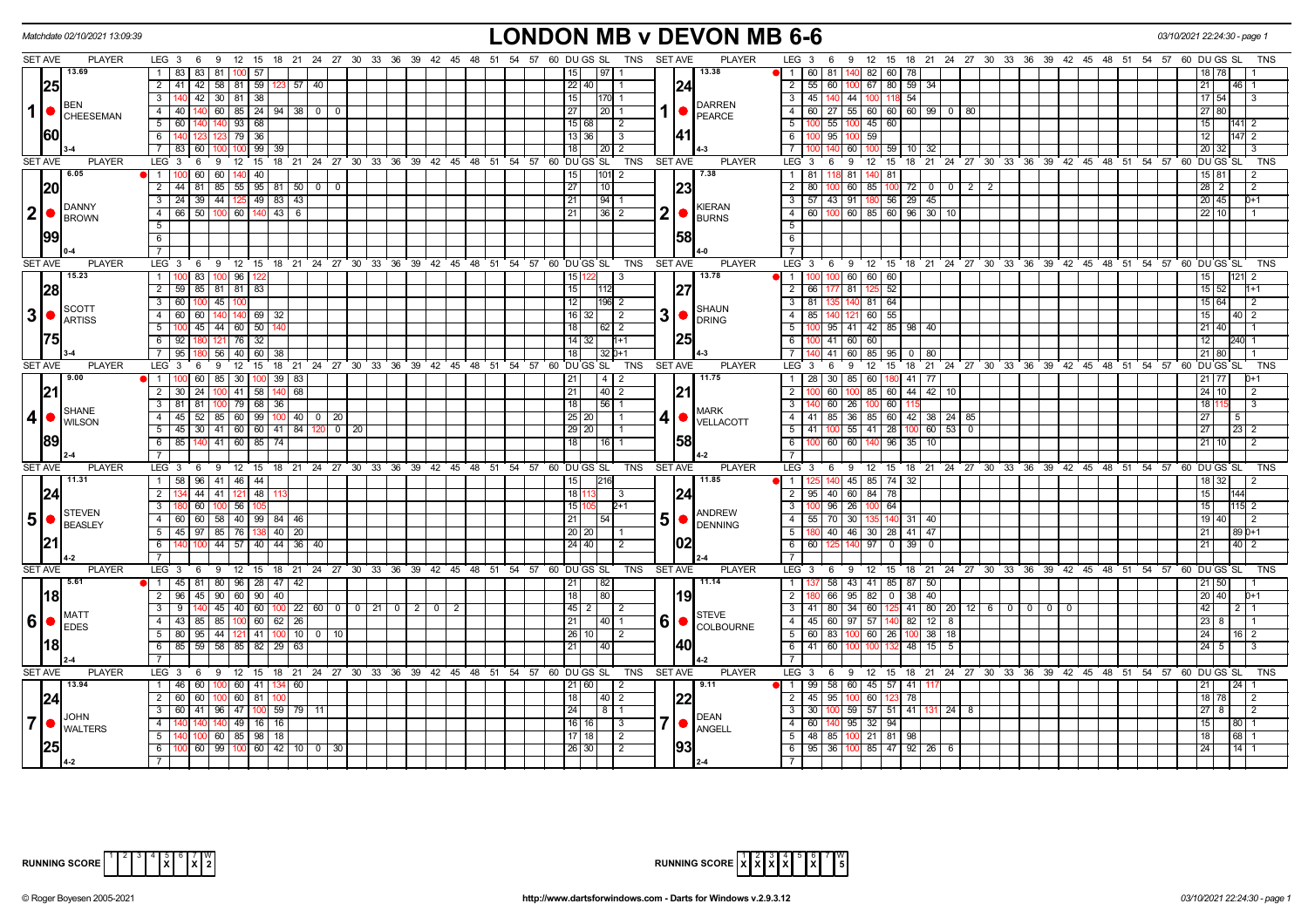|     |                | Matchdate 02/10/2021 13:09:39     |                         |                                               |     |                   |              |         |                      |          |                              |    |    |          |    |     |    |    |                                                            |    |             |                 |               |                |                | <b>LONDON MB v DEVON MB 6-6</b>                                                           |                         |                       |              |                            |              |                 |                 |             |       |    |    |    |                                                              |    |    |    |          | 03/10/2021 22:24:37 - page 2 |             |                       |     |                |            |
|-----|----------------|-----------------------------------|-------------------------|-----------------------------------------------|-----|-------------------|--------------|---------|----------------------|----------|------------------------------|----|----|----------|----|-----|----|----|------------------------------------------------------------|----|-------------|-----------------|---------------|----------------|----------------|-------------------------------------------------------------------------------------------|-------------------------|-----------------------|--------------|----------------------------|--------------|-----------------|-----------------|-------------|-------|----|----|----|--------------------------------------------------------------|----|----|----|----------|------------------------------|-------------|-----------------------|-----|----------------|------------|
|     | <b>SET AVE</b> | <b>PLAYER</b>                     | LEG <sub>3</sub>        |                                               | - 6 | - 9               | 12           | 15      | 18                   | 21       | 24 27                        | 30 | 33 | 36<br>39 | 42 | -45 | 48 | 51 | 54                                                         | 57 | 60 DU GS SL |                 |               | TNS            | <b>SET AVE</b> | <b>PLAYER</b>                                                                             |                         | LEG <sub>3</sub>      | -6           | -9                         | 12           | 15              | 18 21           |             | 24 27 | 30 | 33 | 36 | 39<br>42                                                     | 45 | 48 | 51 | 54       | 57 60 DU GS SL               |             |                       |     |                | <b>TNS</b> |
|     |                | 16.05                             | $\overline{1}$          | 41                                            |     | $140$ 60          |              |         | $56$   24            |          |                              |    |    |          |    |     |    |    |                                                            |    |             | 18 24           |               | $h+1$          |                | 14.35                                                                                     |                         | $1$   70   41         |              |                            | 100 100      | 60              |                 |             |       |    |    |    |                                                              |    |    |    |          |                              |             | 15                    | 130 |                |            |
|     | 28             |                                   | $\overline{2}$          |                                               |     | 55                | - 11         |         | 125 70               |          |                              |    |    |          |    |     |    |    |                                                            |    |             | $18$ 70         |               | 3              | 26             |                                                                                           |                         | $2$  <br>81           |              |                            | 55   60      | $95 \mid 50$    |                 |             |       |    |    |    |                                                              |    |    |    |          |                              |             | 18                    | 60  |                |            |
|     |                |                                   | $\overline{\mathbf{3}}$ | $85 \mid 28 \mid 45 \mid 60 \mid 140 \mid 83$ |     |                   |              |         |                      |          |                              |    |    |          |    |     |    |    |                                                            |    |             | 18              | 60 1          |                |                |                                                                                           |                         | $\overline{3}$        | $100$ 60     |                            | 100          | 60 56           |                 |             |       |    |    |    |                                                              |    |    |    |          |                              |             | 17<br>56 <sup>1</sup> |     | -3             |            |
| 8   |                | <b>I</b> STEVE<br><b>FERGUSON</b> | $\overline{4}$          | 59                                            | 45  | 45                |              |         |                      |          |                              |    |    |          |    |     |    |    |                                                            |    |             | 15              | $\sqrt{87}$ 2 |                |                | <b>ANDY</b><br>$\mathbf{8}$ $\bullet$ $\mathbf{F}$ $\mathbf{F}$ $\mathbf{F}$ $\mathbf{F}$ |                         | 60<br>4               | 87           |                            |              | $\overline{24}$ |                 |             |       |    |    |    |                                                              |    |    |    |          |                              |             | 18 <sup>1</sup>       |     | 3              |            |
|     |                |                                   | 5                       | 60 I                                          |     |                   |              |         | 140 84 135 42 40     |          |                              |    |    |          |    |     |    |    |                                                            |    |             | $17$ 40         |               | $\overline{2}$ |                |                                                                                           |                         | $5 \mid 100 \mid 100$ |              |                            | $60 - 41$    | $\sqrt{32}$     |                 |             |       |    |    |    |                                                              |    |    |    |          |                              |             | 15                    |     | 168 2          |            |
|     | 31             |                                   | 6                       |                                               |     | 91                |              | $92$ 78 |                      |          |                              |    |    |          |    |     |    |    |                                                            |    |             | 15 78           |               | $\overline{2}$ | 186            |                                                                                           | 6                       |                       | 180          |                            | 40 97        | 68              |                 |             |       |    |    |    |                                                              |    |    |    |          |                              |             | 15                    |     | $161+1$        |            |
|     |                |                                   |                         |                                               |     |                   |              |         |                      |          |                              |    |    |          |    |     |    |    |                                                            |    |             |                 |               |                |                |                                                                                           |                         |                       |              |                            |              |                 |                 |             |       |    |    |    |                                                              |    |    |    |          |                              |             |                       |     |                |            |
|     | <b>SET AVE</b> | <b>PLAYER</b>                     | $LEG_3$ 6               |                                               |     | - 9               |              |         |                      |          |                              |    |    |          |    |     |    |    | 12 15 18 21 24 27 30 33 36 39 42 45 48 51 54 57 60 DUGS SL |    |             |                 |               | <b>TNS</b>     | <b>SET AVE</b> | <b>PLAYER</b>                                                                             |                         | $LEG_3$ 6             |              |                            |              |                 |                 |             |       |    |    |    | 9 12 15 18 21 24 27 30 33 36 39 42 45 48 51 54 57 60 DUGS SL |    |    |    |          |                              |             |                       |     |                | TNS        |
|     |                | 12.05                             |                         | 86                                            |     | 60                | 45           | 40 I    | $55$ 75              |          |                              |    |    |          |    |     |    |    |                                                            |    |             | 21              | l 40 l        |                |                | 14.73                                                                                     | $\overline{1}$          | 60                    | 85           | -44 I                      |              | 38              | -98             | 35<br>41    |       |    |    |    |                                                              |    |    |    |          |                              |             | 23 35                 |     |                |            |
|     | <b>25</b>      |                                   | $\overline{2}$          | 59                                            |     | 81                |              |         | 60 31 50 40          |          |                              |    |    |          |    |     |    |    |                                                            |    |             | 21   40         |               | $D+1$          | 25             |                                                                                           |                         | 2                     | 41           |                            | 26 23        | 140             | 91              |             |       |    |    |    |                                                              |    |    |    |          |                              |             | 18                    |     | $40 \mid 2$    |            |
|     |                | IMATT                             | 3                       | 45                                            | 60  | 60   85           |              |         | $100$ 85 66          |          |                              |    |    |          |    |     |    |    |                                                            |    |             | 20 66           |               |                |                |                                                                                           | 3 <sup>7</sup>          | 80                    |              |                            |              |                 | 82 45 44 58 76  |             |       |    |    |    |                                                              |    |    |    |          |                              |             | 21                    |     | $16$ 1         |            |
| 9   |                | <b>WINZAR</b>                     | $\overline{4}$          | 60 l                                          | 83  | 45 45 58          |              |         |                      | $125$ 51 |                              |    |    |          |    |     |    |    |                                                            |    |             | 21              | 34   1        |                |                | $9$ $\bullet$ GLYN                                                                        | $\overline{4}$          | 60                    | 45           |                            | $100 - 50$   | 60              | $100$ 86        |             |       |    |    |    |                                                              |    |    |    |          |                              |             | 21<br>86              |     | $\overline{2}$ |            |
|     |                |                                   | 5                       |                                               |     | 43 60 38 40       |              |         |                      |          |                              |    |    |          |    |     |    |    |                                                            |    |             | $16$   40       |               | $h+1$          |                |                                                                                           |                         | $5 \mid 41$           | 80           |                            | 95 85 40     |                 |                 |             |       |    |    |    |                                                              |    |    |    |          |                              |             | 18                    | 20  |                |            |
|     | 29             |                                   | 6                       | 60 60 41 85 85                                |     |                   |              |         |                      |          |                              |    |    |          |    |     |    |    |                                                            |    |             | 15              |               |                | 58             |                                                                                           |                         | 43<br>6               |              |                            |              | 40              |                 |             |       |    |    |    |                                                              |    |    |    |          |                              |             | 14 40                 |     | 2+1            |            |
|     |                |                                   |                         |                                               |     | 60                |              | 61      |                      |          |                              |    |    |          |    |     |    |    |                                                            |    |             | 15 61           |               | -3             |                |                                                                                           |                         | 60                    | 60           |                            | 40           |                 |                 |             |       |    |    |    |                                                              |    |    |    |          |                              |             | 15                    |     | $\overline{2}$ |            |
|     | <b>SET AVE</b> | <b>PLAYER</b>                     | LEG <sub>3</sub>        |                                               | - 6 | 9                 | 12           | ່ 15    | 18                   |          | $21$ 24 27 30 33 36 39 42 45 |    |    |          |    |     | 48 |    | 51 54 57                                                   |    |             |                 | 60 DU GS SL   | TNS            | <b>SET AVE</b> | <b>PLAYER</b>                                                                             |                         | LEG <sub>3</sub>      | - 6          | 9                          | 12           | ີ 15            |                 |             |       |    |    |    | 18 21 24 27 30 33 36 39 42 45 48 51 54 57 60 DUGS SL         |    |    |    |          |                              |             |                       |     |                | <b>TNS</b> |
|     |                | 13.96                             | $\mathbf{1}$            |                                               | 83  | 81                | $-55$        | 41      | 81                   | -20      |                              |    |    |          |    |     |    |    |                                                            |    |             | 19   20         |               |                |                | 13.92                                                                                     |                         | $\mathbf{1}$          | 85           |                            |              | 44              | -65             |             |       |    |    |    |                                                              |    |    |    |          |                              |             |                       | 60  |                |            |
|     | 24             |                                   | $\overline{2}$          |                                               |     |                   |              |         | 83 60 59 38          |          |                              |    |    |          |    |     |    |    |                                                            |    |             | $\overline{18}$ | $\sqrt{40}$ 2 |                | 25             |                                                                                           |                         | $\overline{2}$<br>41  |              |                            | $58$ 65      |                 | 44 53 60        |             |       |    |    |    |                                                              |    |    |    |          |                              |             | 20 60                 |     | $D+1$          |            |
|     |                | <b>MATT</b>                       | $\overline{3}$          | 60 41                                         |     |                   | l 105        |         | $44$ 58 33           |          |                              |    |    |          |    |     |    |    |                                                            |    |             | 21              | 35 2          |                |                | <b>ANTHONY</b>                                                                            |                         | 3                     | $58$ 81      |                            | 60           | $\overline{22}$ |                 | 10          |       |    |    |    |                                                              |    |    |    |          |                              |             | $19$ 10               |     | $\overline{2}$ |            |
| hd• |                | <b>I</b> wood                     | $\overline{4}$          | $45 \mid 41$                                  |     | 60 81 85          |              |         |                      |          |                              |    |    |          |    |     |    |    |                                                            |    |             | 15              | 189           |                | 10●1           | <b>THORNE</b>                                                                             |                         | 97<br>4 I             | $ 46\rangle$ |                            | 96 80        | $100$ 82        |                 |             |       |    |    |    |                                                              |    |    |    |          |                              |             | $18$ 82               |     |                |            |
|     |                |                                   | 5                       |                                               | 60  | 60                |              | 61      | 40                   |          |                              |    |    |          |    |     |    |    |                                                            |    |             | $18$ 40         |               | $h+1$          |                |                                                                                           |                         | 96<br>-5 I            | 85           |                            | 100          | 60              |                 |             |       |    |    |    |                                                              |    |    |    |          |                              |             | 15                    | 60  | $\overline{2}$ |            |
|     | 157            |                                   | $6\overline{6}$         |                                               | 95  | $85 \mid 28 \mid$ |              |         | $140$ 28             |          |                              |    |    |          |    |     |    |    |                                                            |    |             | $18$   28       |               | $\overline{2}$ | 1511           |                                                                                           |                         | 26<br>6 I             | 177          |                            | 100 98       | 40 40           |                 |             |       |    |    |    |                                                              |    |    |    |          |                              |             | 18                    |     | $201+1$        |            |
|     |                |                                   | $\overline{7}$          | 26 I                                          | 60  | 26                |              |         | 39                   | 65       | 25                           |    |    |          |    |     |    |    |                                                            |    |             | 23 25           |               | 2              |                |                                                                                           |                         | 22                    | 60           | 68                         |              | 43              | 47              | 60          |       |    |    |    |                                                              |    |    |    |          |                              |             | 21                    | 76  |                |            |
|     | <b>SET AVE</b> | <b>PLAYER</b>                     | LEG <sub>3</sub>        |                                               | - 6 | 9                 | 12           | 15      | 18                   | 21       | 24 27 30 33 36 39 42 45      |    |    |          |    |     | 48 |    | 51 54 57                                                   |    | -60         |                 | DU GS SL      | <b>TNS</b>     | <b>SET AVE</b> | <b>PLAYER</b>                                                                             |                         | LEG <sub>3</sub>      |              | $\mathbf{Q}$               | 12           | 15              | 18<br>21        |             |       |    |    |    | 24 27 30 33 36 39 42 45 48                                   |    |    |    | 51 54 57 |                              | 60 DU GS SL |                       |     |                | <b>TNS</b> |
|     |                | 6.80                              |                         | -81                                           | 60  | 60                | 47           |         | 40                   | - 57     |                              |    |    |          |    |     |    |    |                                                            |    |             | 21 <sub>1</sub> | 56            |                |                | 12.59                                                                                     |                         | 97                    | -60          |                            | 45           | 60              | 83              | 59<br>56    |       |    |    |    |                                                              |    |    |    |          |                              |             | 23 56                 |     |                |            |
|     | 23             |                                   | $\overline{2}$          | 44 45                                         |     |                   |              |         | $100$ 60 43 59 46 72 |          |                              |    |    |          |    |     |    |    |                                                            |    |             | 24              | 32 1          |                | 24             |                                                                                           |                         | $\overline{2}$        |              | 60 1                       |              |                 |                 | $85$ 14 0 2 |       |    |    |    |                                                              |    |    |    |          |                              |             | $22 \mid 2$           |     | 3              |            |
|     |                | <b>JOHN</b>                       | $\overline{3}$          | 60 81                                         |     | 60                | $\sqrt{96}$  | 60      |                      |          |                              |    |    |          |    |     |    |    |                                                            |    |             | 18              | 1411          |                |                | NEIL                                                                                      | $\overline{\mathbf{3}}$ |                       |              |                            | IOO          | $\overline{22}$ | - 14 I          | 40          |       |    |    |    |                                                              |    |    |    |          |                              |             | 20 40                 |     | $\overline{4}$ |            |
| 11  |                | Ihind                             | $\overline{4}$          | 44                                            |     |                   |              |         | 100 80 140 42 54 41  |          |                              |    |    |          |    |     |    |    |                                                            |    |             | 20 41           |               | $\sqrt{2}$     |                | <b>1</b> WHITE                                                                            |                         | $\overline{4}$        |              | 180 45 83 59 58 36         |              |                 |                 |             |       |    |    |    |                                                              |    |    |    |          |                              |             | 18                    |     | $40D+1$        |            |
|     |                |                                   | $\overline{5}$          | 43 78 91                                      |     |                   |              | 83      |                      |          |                              |    |    |          |    |     |    |    |                                                            |    |             | 15              | $106$ 1       |                |                |                                                                                           | 5                       |                       | 80           |                            | 134 47       | $\overline{40}$ | $\overline{20}$ |             |       |    |    |    |                                                              |    |    |    |          |                              |             | $18$ 20               |     | $1 + 1$        |            |
|     | 54             |                                   | 6                       |                                               |     |                   |              |         |                      |          |                              |    |    |          |    |     |    |    |                                                            |    |             |                 |               |                | 41             |                                                                                           | 6                       |                       |              |                            |              |                 |                 |             |       |    |    |    |                                                              |    |    |    |          |                              |             |                       |     |                |            |
|     |                |                                   | $\overline{7}$          |                                               |     |                   |              |         |                      |          |                              |    |    |          |    |     |    |    |                                                            |    |             |                 |               |                |                |                                                                                           | $\overline{7}$          |                       |              |                            |              |                 |                 |             |       |    |    |    |                                                              |    |    |    |          |                              |             |                       |     |                |            |
|     | <b>SET AVE</b> | <b>PLAYER</b>                     | LEG <sub>3</sub>        |                                               | - 6 | -9                | 12           | 15      | 18                   |          |                              |    |    |          |    |     |    |    | 21 24 27 30 33 36 39 42 45 48 51 54 57 60 DUGS SL          |    |             |                 |               | TNS            | <b>SET AVE</b> | PLAYER                                                                                    |                         | LEG <sub>3</sub>      | - 6          | 9                          | 12           | 15              |                 |             |       |    |    |    | 18 21 24 27 30 33 36 39 42 45 48 51 54 57 60 DUGS SL         |    |    |    |          |                              |             |                       |     |                | <b>TNS</b> |
|     |                | 10.91                             |                         | 43                                            | 58  |                   |              |         | 26 81 95 32          |          |                              |    |    |          |    |     |    |    |                                                            |    |             | 21              | 66            |                |                | 5.05                                                                                      |                         | 85                    |              |                            | 60 45        | 85              | $33 \mid 93$    |             |       |    |    |    |                                                              |    |    |    |          |                              |             | 21 93                 |     |                |            |
|     | 27             |                                   | $\overline{2}$          |                                               |     |                   |              |         | 30 55 59 83 92 32    |          |                              |    |    |          |    |     |    |    |                                                            |    |             | $16$ 32         |               | $D+1$          | 21             |                                                                                           |                         | $\overline{2}$        | $90$   21    |                            | 41 81 36 45  |                 |                 |             |       |    |    |    |                                                              |    |    |    |          |                              |             | 18                    | 187 |                |            |
|     |                | <b>CHRISTOPHER</b>                | 3                       |                                               |     | 41                | $\boxed{60}$ |         | 180 20               |          |                              |    |    |          |    |     |    |    |                                                            |    |             | 18 20           |               | $2+1$          |                | <b>ADRIAN</b>                                                                             |                         | د                     | $85 \mid 85$ |                            | $26 \mid 45$ |                 |                 |             |       |    |    |    |                                                              |    |    |    |          |                              |             | 15                    | 135 |                |            |
| 12  |                | HOLT                              | $\overline{4}$          | 85                                            |     |                   |              |         | 100 60 56 68 32      |          |                              |    |    |          |    |     |    |    |                                                            |    |             | 19 32           |               | $\sqrt{2}$     |                | $12 \bullet  _{\text{WATTS}}^{\text{ADRININ}}$                                            |                         | 4 I                   |              | 85   9   19   52   22   45 |              |                 |                 |             |       |    |    |    |                                                              |    |    |    |          |                              |             | 21                    |     | 169            |            |
|     |                |                                   | 5                       |                                               |     | 85   60   85      |              |         | $131$ 40             |          |                              |    |    |          |    |     |    |    |                                                            |    |             | 16   40         |               | $\overline{2}$ |                |                                                                                           |                         | 5   60   78           |              |                            | $141$ 45     |                 |                 |             |       |    |    |    |                                                              |    |    |    |          |                              |             | 15                    |     | $97D+1$        |            |
|     | l10l           |                                   | 6                       |                                               |     |                   |              |         |                      |          |                              |    |    |          |    |     |    |    |                                                            |    |             |                 |               |                | <b>130</b>     |                                                                                           | 6                       |                       |              |                            |              |                 |                 |             |       |    |    |    |                                                              |    |    |    |          |                              |             |                       |     |                |            |
|     |                |                                   |                         |                                               |     |                   |              |         |                      |          |                              |    |    |          |    |     |    |    |                                                            |    |             |                 |               |                |                |                                                                                           |                         |                       |              |                            |              |                 |                 |             |       |    |    |    |                                                              |    |    |    |          |                              |             |                       |     |                |            |

| IOP:<br>erguson 28.31<br>Stev                               | 1 27.25<br>lOF<br>≅Drina .             |
|-------------------------------------------------------------|----------------------------------------|
| ⊿ 12∎ W L<br><b>RUNNING SCORE</b><br>.<br>IXG<br>$\sqrt{ }$ | I 12 W<br><b>RUN</b><br>1 SUURE<br>. . |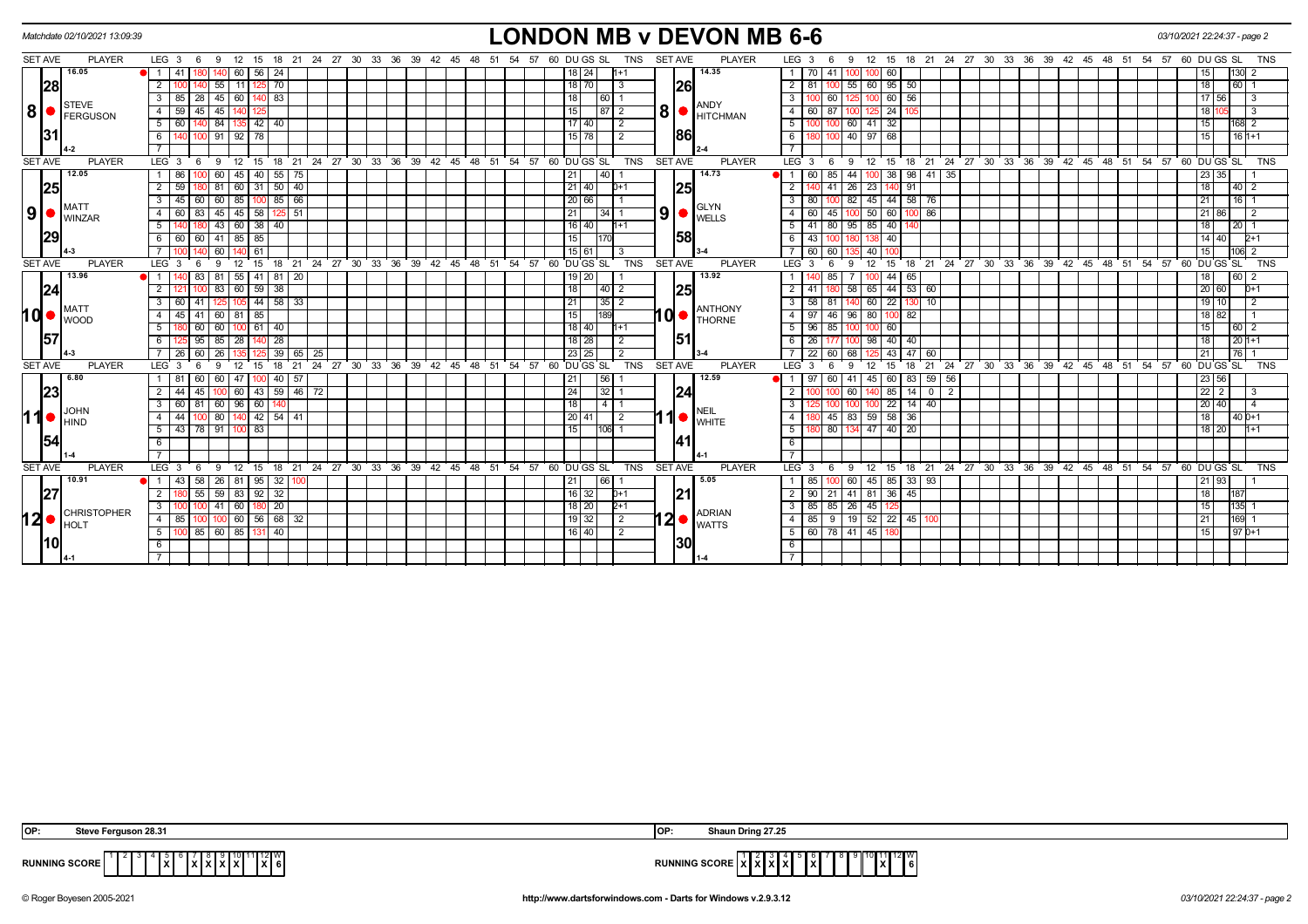| <b>LONDON MB</b>      |     |             |             |            |       |            |             |            |      |     |             | <b>DEVON MB</b>       |     |               |      |                |             |            |             |            |      |                 |          |
|-----------------------|-----|-------------|-------------|------------|-------|------------|-------------|------------|------|-----|-------------|-----------------------|-----|---------------|------|----------------|-------------|------------|-------------|------------|------|-----------------|----------|
| <b>PLAYER</b>         | W/L | <b>LWON</b> | <b>LOST</b> | <b>AVE</b> | TAVE  | <b>PTS</b> | <b>DRTS</b> | <b>TON</b> | TON+ | 180 | <b>TONS</b> | I PLAYER              | W/L | <b>LWON</b> l | LOST | <b>AVE</b>     | <b>TAVE</b> | <b>PTS</b> | <b>DRTS</b> | <b>TON</b> | TON+ | 180             | TONS     |
| Ben Cheeseman         |     |             |             | 25.60      | 3.69  | 3200       | 125         |            |      |     |             | Darren Pearce         |     |               |      | $24.4^{\circ}$ | ،3.38       | 3173       | 130         |            |      | 0               |          |
| Danny Brown           |     |             |             | 20.99      | 6.05  | 1763       | 84          |            |      |     |             | l Kieran Burns        |     |               |      | 23.58          | 7.38        | 2004       | 85          |            |      |                 | $5+1$    |
| <b>Scott Artiss</b>   |     |             |             | 28.75      | 5.23  | 3105       | 108         |            |      |     | 10+2        | Shaun Dring           |     |               |      | 27.25          | 13.78       | 3106       | 114         |            |      | 0               | $10+1$   |
| Shane Wilson          |     |             |             | 21.89      | 9.00  | 2890       | 132         |            |      |     |             | <b>Mark Vellacott</b> |     |               |      | 21.58          | 11.75       | 2978       | 138         |            |      |                 | $9+1$    |
| <b>Steven Beasley</b> |     |             |             | 24.21      |       | 2736       | 113         |            |      |     | $8 + 1$     | Andrew Denning        |     |               |      | 24.02          | 1.85        | 2618       | 109         |            |      |                 | $8+1$    |
| Matt Edes             |     |             |             | 18.18      | 5.61  | 2764       | 152         |            |      |     |             | Steve Colbourne       |     |               |      | 19.40          | 11.14       | 2988       | 154         |            |      |                 | $8+1$    |
| John Walters          |     |             |             | 24.25      | 13.94 | 2958       | 122         |            |      |     |             | l Dean Angell         |     |               |      | 22.93          | 9.11        | 2820       | 123         |            |      | $\Omega$        |          |
| Steve Ferguson        |     |             |             | 28.31      | 16.05 | 2859       | 101         |            |      |     | $11+1$      | l Andv Hitchman.      |     |               |      | 26.86          | 14.35       | 2632       | 98          |            |      |                 | $12+1$   |
| <b>Matt Winzar</b>    |     |             |             | 25.29      | 12.05 | 3263       | 129         |            |      |     | $7+2$       | <b>Glvn Wells</b>     |     |               |      | 25.58          | 14.73       | 3325       | 130         |            |      |                 | $11+1$   |
| Matt Wood             |     |             |             | 24.57      | 13.96 | 3243       | 132         |            |      |     | $10+1$      | <b>Anthony Thorne</b> |     |               |      | $25.5^{\circ}$ | 13.92       | 3291       | 129         |            |      |                 | $9+2$    |
| John Hind             |     |             |             | 23.54      | 6.80  | 2307       | 98          |            |      |     |             | l Neil White          |     |               |      | $24.4^{\circ}$ | 12.59       | 2465       | 101         |            |      | $\overline{ }$  | $8+2$    |
| Christopher Holt      |     |             |             | 27.10      | 10.91 | 2439       | 90          |            |      |     | $7+2$       | <b>Adrian Watts</b>   |     |               |      | 21.30          | 5.05        | 1917       |             |            |      |                 | $3+1$    |
| <b>TOTALS</b>         |     | 35          |             | 24.19      | 0.00  | 33527      | 1386        |            |      |     | $100 + 9$   | <b>TOTALS</b>         |     |               |      | 23.78          | 0.00        | 33317      | 1401        | 83         | 22   | 10 <sup>1</sup> | $103+12$ |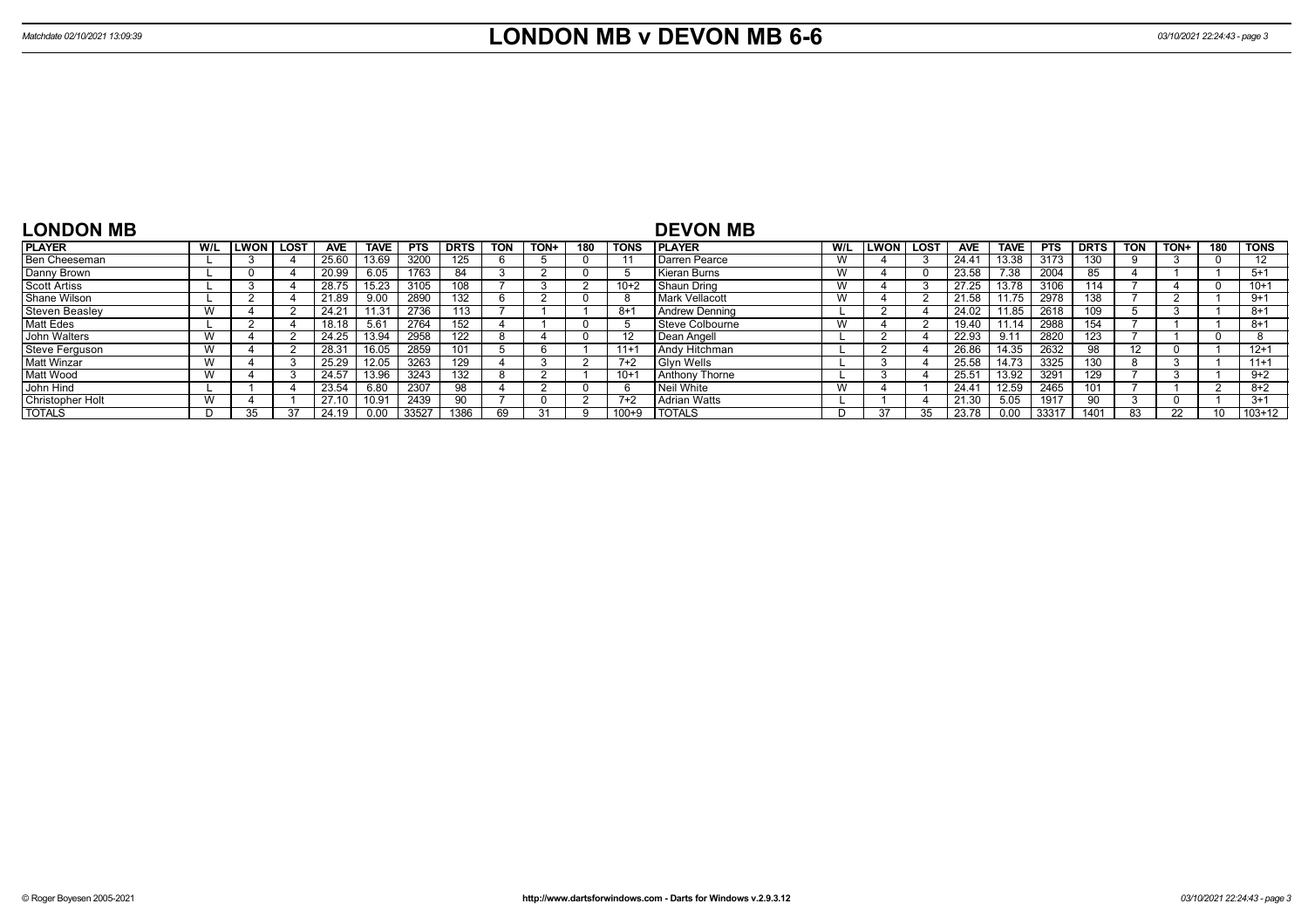|                |           | Matchdate 03/10/2021 10:33:54 |                  |                 |              |                   |                 |        |                                                            |                   |                                                                  |             |                      |             |      |    |                               |    |    |    |                                       |                 |             |                |            |                |      | <b>LONDON WA v DEVON WA 4-2</b> |        |                           |          |                       |               |        |                 |                                          |                          |                |    |    |                            |       |            |      |             |                 | 03/10/2021 22:24:16 - page 1                         |                 |            |
|----------------|-----------|-------------------------------|------------------|-----------------|--------------|-------------------|-----------------|--------|------------------------------------------------------------|-------------------|------------------------------------------------------------------|-------------|----------------------|-------------|------|----|-------------------------------|----|----|----|---------------------------------------|-----------------|-------------|----------------|------------|----------------|------|---------------------------------|--------|---------------------------|----------|-----------------------|---------------|--------|-----------------|------------------------------------------|--------------------------|----------------|----|----|----------------------------|-------|------------|------|-------------|-----------------|------------------------------------------------------|-----------------|------------|
| <b>SET AVE</b> |           | <b>PLAYER</b>                 | LEG <sub>3</sub> |                 | 6            | - 9               |                 |        | 18                                                         | 21                | -24                                                              | 27          | 30                   | 33          | - 36 | 39 | 42<br>- 45                    | 48 |    |    | 57                                    |                 | 60 DU GS SL |                | TNS        | <b>SET AVE</b> |      | <b>PLAYER</b>                   |        | LEG <sub>3</sub>          |          |                       | 12            | 15     |                 | 24                                       | 27                       | 30             | 33 | 36 | 39                         | 42 45 | 48         | - 51 | -54<br>- 57 |                 | 60 DU GS SL                                          |                 | <b>TNS</b> |
|                | 117       | 2.40                          |                  |                 |              |                   |                 |        | 29                                                         | -81               |                                                                  |             |                      |             |      |    |                               |    |    |    |                                       | 27              | 52          |                |            |                |      | 8.62                            |        |                           | 45       | 60                    | 60            | 36     | 36              | 40                                       | 32                       | 32             |    |    |                            |       |            |      |             |                 |                                                      |                 |            |
|                |           | <b>SHAZ</b>                   |                  |                 |              | 41                | 43 36           |        | 55 60 41 77 15 39                                          |                   |                                                                  |             |                      |             |      |    |                               |    |    |    |                                       | 32 39           |             |                |            |                | 18   | <b>MERRYL</b>                   |        | $\overline{2}$            | 60       | 60                    |               | 54     | $23 \mid 41$    | 26                                       | $\overline{\phantom{0}}$ | $\overline{0}$ |    |    |                            |       |            |      |             | 30              |                                                      | $14$ 2          |            |
| $\mathbf{1}$   |           | DEBOO-COSTELLC                | 3 <sup>1</sup>   | 43              |              | 00181             | 47              |        | 40                                                         | 50                |                                                                  |             |                      |             |      |    |                               |    |    |    |                                       | 21 50           |             | $\overline{2}$ |            |                |      | <b>DENNIS</b>                   |        | $\overline{\phantom{a}3}$ |          | 43                    | 44 15 85      |        | $45 \mid 45$    |                                          |                          |                |    |    |                            |       |            |      |             | 21              |                                                      | $124 - 1$       |            |
|                | 38        |                               | $\overline{4}$   | 25 <sub>1</sub> | 45           | 60                | 26              | 41 I   | 15   95   44   43                                          |                   |                                                                  |             |                      |             |      |    |                               |    |    |    |                                       | $\overline{27}$ |             |                |            |                | 94   |                                 |        | 4                         |          | 40 l                  | 66            | 85     |                 | $36$   49   17   8                       |                          |                |    |    |                            |       |            |      |             | 25              | 8                                                    |                 |            |
|                |           |                               | 5                | $43$   95       |              | 80                | 26              | l 55 l | 28                                                         |                   |                                                                  |             |                      |             |      |    |                               |    |    |    |                                       | 18              |             | 174            |            |                |      |                                 |        | 5   40                    |          | 60<br>84              |               |        | $\overline{28}$ | 50                                       |                          |                |    |    |                            |       |            |      |             |                 | $21 \overline{50}$                                   | $\overline{2}$  |            |
| <b>SET AVE</b> |           | <b>PLAYER</b>                 | LEG <sup>3</sup> |                 | - 6          | -9                | 12              | 15     | 18                                                         | $^{\circ}$ 21     | 24                                                               | 27 30       |                      |             |      |    | $33$ $36$ $39$ $42$ $45$ $48$ |    |    |    | 51 54 57 60 DU GS SL                  |                 |             |                | TNS        | <b>SET AVE</b> |      | <b>PLAYER</b>                   |        | $LEG \ 3$                 |          | Q                     | 12            | 15     | 18              | $^{\circ}$ 21                            |                          |                |    |    |                            |       |            |      |             |                 | 24 27 30 33 36 39 42 45 48 51 54 57 60 DUGS SL       |                 | <b>TNS</b> |
|                | 19        | 3.79                          |                  |                 |              | 66                | 45              |        | 45                                                         | 43                | $\sqrt{99}$                                                      | 38 40       |                      |             |      |    |                               |    |    |    |                                       | 29 40           |             |                |            |                | 18   | 1.00                            |        |                           |          | 45                    | 40            | 85     |                 |                                          |                          |                |    |    |                            |       |            |      |             | 27              |                                                      | 32              |            |
|                |           | JULIANE                       | $\overline{2}$   |                 | $41$ 81      |                   | 60              |        | 40                                                         | 20                | $\begin{array}{ c c c c c } \hline 0 & 20 \\ \hline \end{array}$ |             |                      |             |      |    |                               |    |    |    |                                       | 25 20           |             | -2             |            |                |      | <b>ANNA</b>                     |        | 2 30                      |          | 12                    | 81 81         | 64     |                 | $60 \mid 99 \mid 34 \mid 20$             |                          |                |    |    |                            |       |            |      |             | 27              | 20                                                   |                 |            |
| $2\vert$       |           | BIRCHILL                      | 3                | 41              | $45 \mid 41$ |                   |                 |        | 60 140 56 44                                               |                   | $54$ 20                                                          |             |                      |             |      |    |                               |    |    |    |                                       | $25$ 20         |             |                |            | $\mathbf 2$    |      | <b>JOHNSON</b>                  |        | $\overline{\phantom{a}3}$ | 45       | 65 95 52 45 85 74     |               |        |                 | $\overline{0}$                           |                          |                |    |    |                            |       |            |      |             | 24              | 40                                                   |                 |            |
|                | 03        |                               | $\overline{4}$   |                 |              |                   |                 |        |                                                            |                   |                                                                  |             |                      |             |      |    |                               |    |    |    |                                       |                 |             |                |            |                | 109  |                                 |        | 4 <sup>1</sup>            |          |                       |               |        |                 |                                          |                          |                |    |    |                            |       |            |      |             |                 |                                                      |                 |            |
|                |           |                               | 5                |                 |              |                   |                 |        |                                                            |                   |                                                                  |             |                      |             |      |    |                               |    |    |    |                                       |                 |             |                |            |                |      |                                 |        | $5-1$                     |          |                       |               |        |                 |                                          |                          |                |    |    |                            |       |            |      |             |                 |                                                      |                 |            |
| <b>SET AVE</b> |           | PLAYER                        | LEG <sub>3</sub> |                 | - 6          | - 9               |                 |        | 12 15 18 21 24 27 30 33 36 39 42 45 48 51 54 57 60 DUGS SL |                   |                                                                  |             |                      |             |      |    |                               |    |    |    |                                       |                 |             |                | <b>TNS</b> | <b>SET AVE</b> |      | <b>PLAYER</b>                   |        | LEG <sub>3</sub>          |          | -9<br>- 6             | 12            | 15     |                 |                                          |                          |                |    |    |                            |       |            |      |             |                 | 18 21 24 27 30 33 36 39 42 45 48 51 54 57 60 DUGS SL |                 | <b>TNS</b> |
|                | 19        | 5.80                          | 1   81           |                 | 45 I         | 100               | 46 41 26        |        |                                                            |                   |                                                                  |             |                      |             |      |    |                               |    |    |    |                                       | 18              |             | 162            |            |                |      | 13.45                           | ●I 1 I |                           | 85       | 60                    | -41           | 81     | $94 \mid 40$    |                                          |                          |                |    |    |                            |       |            |      |             |                 | $21 \overline{40}$                                   |                 |            |
|                |           | <b>MANDY</b>                  | 2                |                 | 45 60        |                   |                 |        | 45   26   41   60   81   39                                |                   |                                                                  |             |                      |             |      |    |                               |    |    |    |                                       | 24              |             | 104            |            |                |      | $23_{\text{MARIA}}$             |        | $2 \mid 85$               |          | 45 <br>60             |               | 100 41 |                 | 100 27 43                                |                          |                |    |    |                            |       |            |      |             |                 | $23 \mid 43$                                         | l 2             |            |
| 3              |           | SOLOMONS                      | $\mathbf{3}$     | 45   26   81    |              |                   | 46              |        | 100 60 60 31 52                                            |                   |                                                                  |             |                      |             |      |    |                               |    |    |    |                                       | 26 52           |             |                |            | 3 <sup>1</sup> |      |                                 |        |                           |          |                       |               |        | $54$ 39 4       |                                          | $2\sqrt{0}$              |                |    |    |                            |       |            |      |             | 27              |                                                      | $2 \mid 3$      |            |
|                | 83        |                               | $\overline{4}$   |                 | 60 I         | $22 \mid 43 \mid$ |                 |        | $100$ 32 72 32                                             |                   |                                                                  |             |                      |             |      |    |                               |    |    |    |                                       | 22 32           |             | -2             |            |                | 42   | <b>BRIEN</b>                    |        | 4   41                    |          | 60                    | 100 55 45     |        | $140$ 40        |                                          |                          |                |    |    |                            |       |            |      |             | 21              |                                                      | 20 <sup>2</sup> |            |
|                |           |                               | 5                |                 |              | $41$ 41 63        |                 |        |                                                            |                   |                                                                  |             |                      |             |      |    |                               |    |    |    |                                       | 12              |             | 216            |            |                |      |                                 |        |                           |          |                       |               | 36     |                 |                                          |                          |                |    |    |                            |       |            |      |             | 14              | 36                                                   | l 4             |            |
| <b>SET AVE</b> |           | <b>PLAYER</b>                 | LEG <sub>3</sub> |                 |              |                   | 12              | 15     | 18                                                         |                   | $21 \quad 24 \quad 27$                                           |             | 30 33 36 39 42 45 48 |             |      |    |                               |    |    |    | 51 54 57                              |                 | 60 DUGS SL  |                | TNS        | SET AVE        |      | <b>PLAYER</b>                   |        | LEG <sub>3</sub>          |          |                       | 12            | 15     | $18 \quad 21$   |                                          | 24 27 30                 |                |    |    | 33 36 39 42 45 48 51 54 57 |       |            |      |             |                 | 60 DU GS SL                                          |                 | <b>TNS</b> |
|                | 20        | 7.21                          |                  |                 |              | 42                | 81              |        | 40                                                         | 78                |                                                                  |             |                      |             |      |    |                               |    |    |    |                                       | $21$ 78         |             | 2              |            |                | l16l | 4.19                            |        |                           |          | 22                    |               | 27     |                 |                                          |                          |                |    |    |                            |       |            |      |             |                 |                                                      | $202$ 2         |            |
|                |           | <b>CASEY</b>                  | 2                |                 |              | 5                 | 58              |        |                                                            | 60                | 24                                                               | 32          |                      |             |      |    |                               |    |    |    |                                       | 27 32           |             | -3             |            |                |      | <b>CHRISSIE</b>                 |        | $2 \mid 60$               |          | 27                    | $62 \mid 32$  | 26     | 119 41          |                                          | $40$ 54                  |                |    |    |                            |       |            |      |             | 27              |                                                      | 40              |            |
| 4              |           | <b>GALLAGHER</b>              | 3                | 45              |              | 30                | 62              |        | 46                                                         | $35 \mid 30 \mid$ |                                                                  | 32          |                      |             |      |    |                               |    |    |    |                                       | $25 \mid 32$    |             | $\overline{2}$ |            | 4              |      | KINNAIRD                        |        | $3 \mid 42$               |          | 60                    |               |        |                 | 27 38 27 100 24 41                       |                          |                |    |    |                            |       |            |      |             | 24              |                                                      | $142 - 1$       |            |
|                | 59        |                               | $\overline{4}$   |                 |              |                   |                 |        |                                                            |                   |                                                                  |             |                      |             |      |    |                               |    |    |    |                                       |                 |             |                |            |                | 22   |                                 |        | 4                         |          |                       |               |        |                 |                                          |                          |                |    |    |                            |       |            |      |             |                 |                                                      |                 |            |
|                |           |                               | $5\overline{)}$  |                 |              |                   |                 |        |                                                            |                   |                                                                  |             |                      |             |      |    |                               |    |    |    |                                       |                 |             |                |            |                |      |                                 |        | 5                         |          |                       |               |        |                 |                                          |                          |                |    |    |                            |       |            |      |             |                 |                                                      |                 |            |
| <b>SET AVE</b> |           | <b>PLAYER</b>                 | <b>LEG</b>       |                 |              |                   |                 |        | 18                                                         |                   | 24                                                               | 27          | 30                   | 33          | 36   | 39 | $42 \quad 45$                 | 48 | 51 | 54 | 57                                    |                 | 60 DU GS SL |                | <b>TNS</b> | <b>SET AVE</b> |      | <b>PLAYER</b>                   |        | LEG 3                     |          | ۹                     | 12            | 15     | 18              | 24<br>21                                 | 27                       | $30^{\circ}$   | 33 | 36 | 39                         | 42 45 | $48 \t 51$ |      | 54 57       |                 | 60 DU GS SL                                          |                 | TNS        |
|                | 18        | 8.88                          |                  | 90 I            |              |                   |                 | -38    | 42                                                         | - 8               |                                                                  |             |                      |             |      |    |                               |    |    |    |                                       |                 |             | - 3            |            |                | 161  | 2.56                            |        |                           | - 3      | 62<br>97              | 45            | 22     | $45 \mid 66$    | 60                                       |                          |                |    |    |                            |       |            |      |             | 24              |                                                      |                 |            |
|                |           | STEPH                         |                  |                 |              |                   | 26 <sup>2</sup> | -45 I  | 26                                                         |                   |                                                                  | 99 41 41 20 |                      | $0 \mid 32$ |      |    |                               |    |    |    |                                       | 35 32           |             |                |            |                |      | LISA                            |        |                           |          | 45<br>45              | 43            |        | $32 \mid 81$    |                                          | $15$ 50 0 0              |                |    |    |                            |       |            |      |             | 33              |                                                      | 10              |            |
| 5              |           | STUTLEY                       | $\mathbf{3}$     | 28 60 60        |              |                   | 36   100   26   |        |                                                            | 137 34            |                                                                  |             |                      |             |      |    |                               |    |    |    |                                       | 24              |             | $\sqrt{20}$ 2  |            | 5 <sup>1</sup> |      | HUGHES                          |        | 3   30                    | 57       |                       | 60 82         | 121    |                 | 47 56 32 16                              |                          |                |    |    |                            |       |            |      |             | 26              | 16                                                   |                 |            |
|                | 20        |                               | 4                | 11 100 41       |              |                   | 43 60 60        |        |                                                            | 130               |                                                                  | 40 0 16     |                      |             |      |    |                               |    |    |    |                                       | 28 16           |             | $\overline{2}$ |            |                | 28   |                                 |        | 4   11                    |          | 45                    | $30 \quad 43$ | 68     |                 | $30 \mid 42 \mid 45 \mid 85$             |                          |                |    |    |                            |       |            |      |             | $\overline{27}$ |                                                      | 102             |            |
|                |           |                               | 5                |                 |              |                   |                 |        |                                                            |                   |                                                                  |             |                      |             |      |    |                               |    |    |    |                                       |                 |             |                |            |                |      |                                 |        | 5                         |          |                       |               |        |                 |                                          |                          |                |    |    |                            |       |            |      |             |                 |                                                      |                 |            |
| <b>SET AVE</b> |           | <b>PLAYER</b>                 | LEG <sub>3</sub> |                 | 6            | - 9               | 12              | - 15   | 18                                                         | 21                | -24                                                              | 27          | 30                   |             |      |    |                               |    |    |    | 33 36 39 42 45 48 51 54 57 60 DUGS SL |                 |             |                | <b>TNS</b> | SET AVE        |      | <b>PLAYER</b>                   |        | $LEG^3$ 3                 |          | 9<br>-6               | 12            | 15     | 18              | 24<br>-21                                | 27                       |                |    |    | 30 33 36 39 42 45 48 51    |       |            |      | 54.57       |                 | 60 DU GS SL                                          |                 | <b>TNS</b> |
|                | <b>16</b> | 6.10                          |                  | 60              |              | 65                | 26              | 60     | 45                                                         | 130               | $\mathbf{0}$                                                     |             | 4                    | 4           |      |    |                               |    |    |    |                                       | $32 \mid 4$     |             |                |            |                | l16l | 3.25                            |        | 1   26                    |          | 40 I                  | 45            | 60     |                 | 41 60 29 40 20                           |                          |                |    |    |                            |       |            |      |             | 30              | 40                                                   |                 |            |
|                |           | <b>DEBRA</b>                  | $\overline{2}$   | 60 41           |              |                   | 41   140   83   |        |                                                            | $\overline{0}$    |                                                                  | $0$ 18 10   |                      | 8           |      |    |                               |    |    |    |                                       | 31 8            |             | $\overline{2}$ |            |                |      | <b>KAREN</b>                    |        | $\overline{2}$            | $125$ 36 |                       |               |        |                 | 39   45   45   41   81   65   21   0   0 |                          |                |    |    |                            |       |            |      |             | 33              |                                                      | $3 \mid 1$      |            |
| 6              |           | <b>WATLING</b>                | $\mathbf{3}$     |                 |              |                   |                 |        | 45 41 26 41 81 140 87 21 19                                |                   |                                                                  |             |                      |             |      |    |                               |    |    |    |                                       | 26 19           |             |                |            | '6l            |      | MATTHEWS                        |        |                           |          | 3   95   60   45   81 |               | 100    |                 | $40$ 23 17                               |                          |                |    |    |                            |       |            |      |             | 24              |                                                      | $\boxed{40}$ 1  |            |
|                | 89        |                               | $\overline{4}$   |                 |              |                   |                 |        |                                                            |                   |                                                                  |             |                      |             |      |    |                               |    |    |    |                                       |                 |             |                |            |                | 32   |                                 |        | 4                         |          |                       |               |        |                 |                                          |                          |                |    |    |                            |       |            |      |             |                 |                                                      |                 |            |
|                |           |                               | 5                |                 |              |                   |                 |        |                                                            |                   |                                                                  |             |                      |             |      |    |                               |    |    |    |                                       |                 |             |                |            |                |      |                                 |        | 5                         |          |                       |               |        |                 |                                          |                          |                |    |    |                            |       |            |      |             |                 |                                                      |                 |            |

**X**  $3 \mid 4$ **X X X** | 4



**RUNNING SCORE**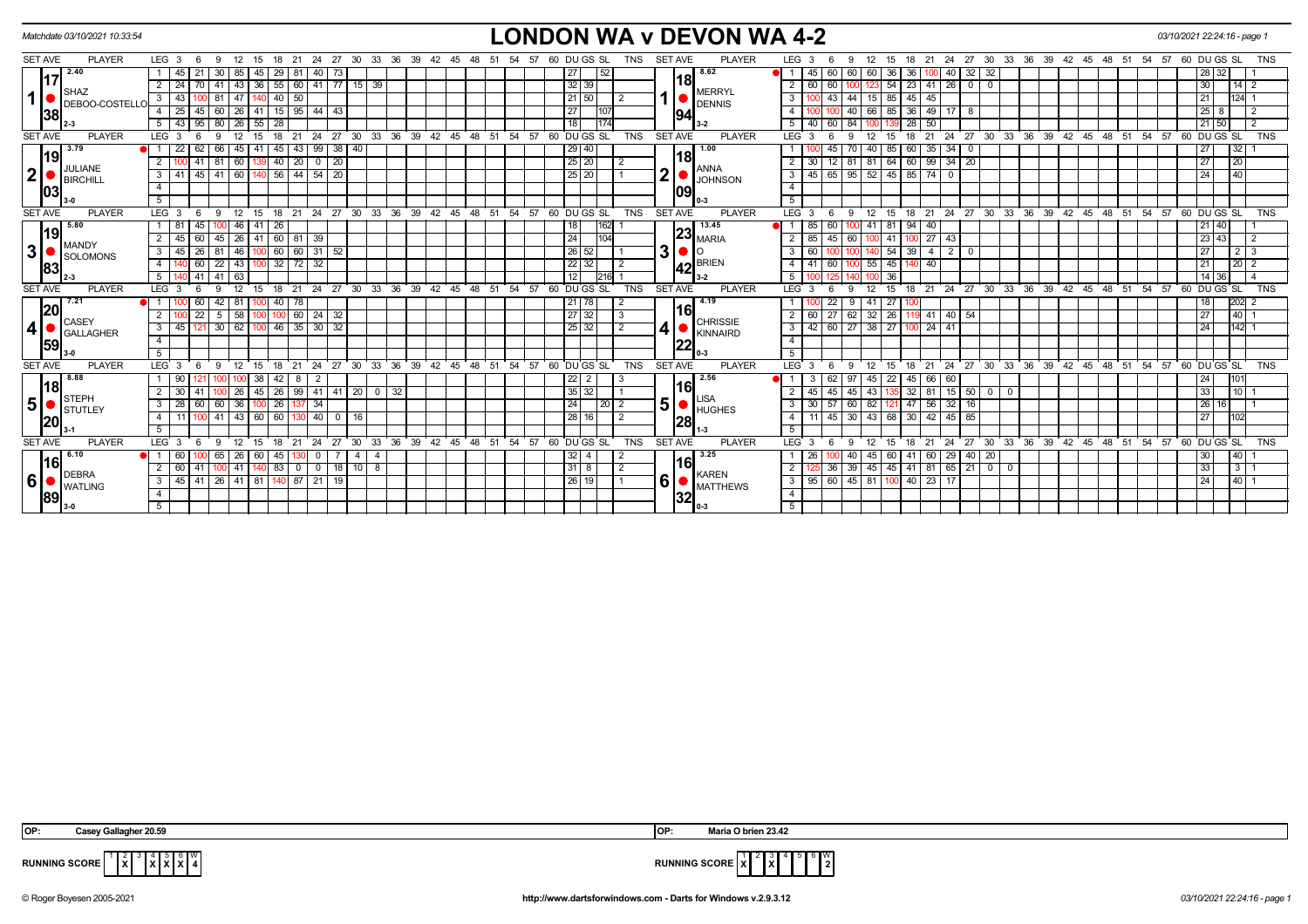| <b>LONDON WA</b>      |     |      |             |            |             |            |             |            |      |     |             | <b>DEVON WA</b>          |              |      |             |            |                |            |             |            |             |     |             |
|-----------------------|-----|------|-------------|------------|-------------|------------|-------------|------------|------|-----|-------------|--------------------------|--------------|------|-------------|------------|----------------|------------|-------------|------------|-------------|-----|-------------|
| <b>PLAYER</b>         | W/L | ∟WON | <b>LOST</b> | <b>AVE</b> | <b>TAVE</b> | <b>PTS</b> | <b>DRTS</b> | <b>TON</b> | TON+ | 180 | <b>TONS</b> | <b>IPLAYER</b>           | W/L          | LWON | <b>LOST</b> | <b>AVE</b> | <b>TAVE</b>    | <b>PTS</b> | <b>DRTS</b> | <b>TON</b> | <b>TON+</b> | 180 | <b>TONS</b> |
| Shaz Deboo-Costello   |     |      |             | 17.38      | 2.40        | 2172       | 125         |            |      |     |             | Merryl Dennis            | $\mathbf{M}$ |      |             | 18.94      | 8.62           | 2367       | 125         |            |             |     |             |
| Juliane Birchill      | 1.0 |      |             | 19.03      | 3.79        | 1503       |             |            |      |     |             | I Anna Johnson           |              |      |             | 18.09      |                | 141        |             |            |             |     |             |
| <b>Mandy Solomons</b> |     |      |             | 19.83      | 5.80        | 2023       | 102         |            |      |     |             | l Maria O brien          | $\lambda$    |      |             | 23.42      |                | 2483       |             |            |             |     | 12          |
| Casey Gallagher       |     |      |             | 20.59      |             | 1503       |             |            |      |     |             | <b>Chrissie Kinnaird</b> |              |      |             | 16.22      | 110.           | 1119       |             |            |             |     |             |
| <b>Steph Stutley</b>  |     |      |             | 18.20      | 8.88        | 1984       | 109         |            |      |     |             | I Lisa Hughes            |              |      |             | 16.28      | 2.56           | 1791       | 110         |            |             |     |             |
| Debra Watling         |     |      |             | 16.89      | 6.10        | 1503       | 89          |            |      |     |             | <b>Karen Matthews</b>    |              |      |             | 16.32      | 3.25           | 1420       |             |            |             |     |             |
| <b>TOTALS</b>         |     |      |             | 18.52      |             | 10688      | 577         |            |      |     |             | <b>TOTALS</b>            |              |      |             | 18.42      | $0.0^{\prime}$ | 059        |             |            |             |     |             |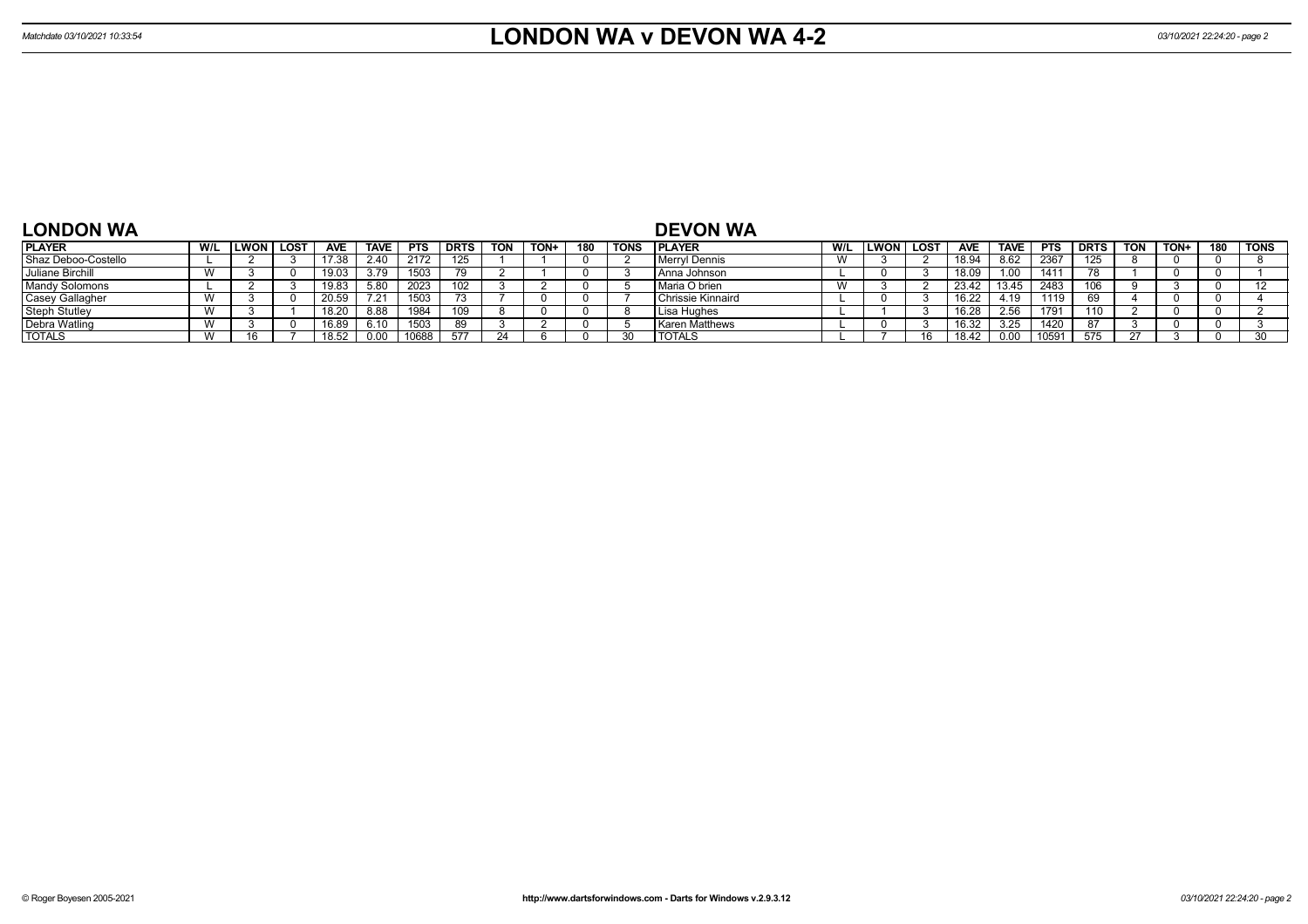| Matchdate 02/10/2021 10:31:06     |               |                         |       |                             |                            |                                  |                      |                 |                               |                        |                            |              |                |          |                  |         |    |                   |                 |            |                |     | <b>LONDON WB v DEVON WB 1-5</b> |                           |                  |                              |                   |                    |              |                      |                   |                    |                    |            |                                           |             |               |                    | 03/10/2021 22:24:52 - page 1 |                    |                   |                 |            |
|-----------------------------------|---------------|-------------------------|-------|-----------------------------|----------------------------|----------------------------------|----------------------|-----------------|-------------------------------|------------------------|----------------------------|--------------|----------------|----------|------------------|---------|----|-------------------|-----------------|------------|----------------|-----|---------------------------------|---------------------------|------------------|------------------------------|-------------------|--------------------|--------------|----------------------|-------------------|--------------------|--------------------|------------|-------------------------------------------|-------------|---------------|--------------------|------------------------------|--------------------|-------------------|-----------------|------------|
| <b>SET AVE</b>                    | <b>PLAYER</b> | LEG <sub>3</sub>        | - 6   | - 12<br>9                   |                            | 15 18 21 24 27 30 33 36 39 42 45 |                      |                 |                               |                        |                            |              |                | 48       |                  | 51 54   | 57 | 60 DU GS SL       |                 | TNS        | <b>SET AVE</b> |     | <b>PLAYER</b>                   |                           | LEG <sub>3</sub> | -9                           |                   |                    |              |                      |                   |                    |                    |            | 12 15 18 21 24 27 30 33 36 39 42 45 48 51 |             |               | 54<br>57           |                              | 60 DU GS SL        |                   |                 | TNS        |
| 1.00                              |               | 26                      | 42    | 26                          | 60<br>22                   | 39                               | 41 I                 | 65              | $45 \overline{49}$            |                        |                            |              |                |          |                  |         |    | 30 <sup>°</sup>   | 86 ا            |            |                |     | 3.26                            |                           | 45               | 60                           | 84                | 43                 | 55 41        |                      | 45                | $29$   44   48     |                    |            |                                           |             |               |                    |                              |                    | $32 \mid 48$      |                 |            |
| 1161<br>DEE                       |               | $\overline{2}$<br>81    | 41    | 60 85                       | 1001                       |                                  | 53   56   25         |                 |                               |                        |                            |              |                |          |                  |         |    | 24 25             |                 |            |                |     | <b>NICOLE</b>                   | $\overline{2}$            | 66               |                              |                   | 99 13              |              | $\overline{13}$      |                   |                    |                    |            |                                           |             |               |                    |                              | 21                 |                   | 103<br>2        |            |
| 1 <sup>1</sup><br>BELCHER         |               | $\mathbf{3}$<br>80 I    | 24    | 41   41                     |                            | $140$   41                       | 60 80                |                 | $0 \mid 42$                   |                        |                            |              |                |          |                  |         |    | 30 <sup>1</sup>   | l 52            |            |                |     | <b>GOYNE</b>                    |                           | 3   81           | 60                           | 41 30 97          |                    | 60   41      |                      | $49$ 0            |                    | $2 \mid 40$        |            |                                           |             |               |                    |                              | $31$ 40            |                   |                 |            |
| 105                               |               | 55<br>$\overline{4}$    | 45    | $41$ 60                     |                            | 41 66 43 42                      |                      |                 | -23                           |                        |                            |              |                |          |                  |         |    | 27                | 185             |            |                | 113 |                                 | 4 I                       | 95               | 60                           | 45                | $26 \mid 22$       | $40$ 30      |                      | $-57$             |                    |                    |            |                                           |             |               |                    |                              | 27 57              |                   |                 |            |
|                                   |               | 5                       |       |                             |                            |                                  |                      |                 |                               |                        |                            |              |                |          |                  |         |    |                   |                 |            |                |     |                                 | 5                         |                  |                              |                   |                    |              |                      |                   |                    |                    |            |                                           |             |               |                    |                              |                    |                   |                 |            |
| <b>SET AVE</b>                    | <b>PLAYER</b> | LEG <sub>3</sub>        |       | 9                           | 12<br>15                   | 18                               | 21                   | 24              | 27                            | $30\quad 33$           | 36                         | 39           | $42^{\circ}$   | 45       | 48 51 54         |         | 57 | 60 DUGS SL        |                 | <b>TNS</b> | <b>SET AVE</b> |     | <b>PLAYER</b>                   |                           | $LEG^{\prime}$ 3 | -9                           | 12                | 15                 | 18           | 21<br>24             | 27                | ີ 30 ີ             | ີ 33               | 36         | 39 42                                     | 45          | $48 \t51$     | $54$ 57 60 DUGS SL |                              |                    |                   |                 | <b>TNS</b> |
| 1.00<br>115                       |               |                         | 55    |                             | 55                         | 43                               | 40 l                 | 45              | 85<br>29                      | $\overline{0}$         | $\mathbf 0$                | $^{\circ}$   | 0 <sup>1</sup> | 9        | $^{\circ}$<br>10 |         |    | 50                |                 |            |                |     | 3.37                            |                           |                  |                              | 85                | 84                 |              | 33                   | 79<br>$\Omega$    |                    | $14$ 10            | 6          | $\Omega$<br>$\mathbf{0}$                  | $\mathbf 0$ | $\Omega$      |                    |                              | 48                 | $\vert$ 2         |                 |            |
| <b>CARLY</b>                      |               | $2 \mid 41$             | 85    | $41 \mid 85$                |                            | $45 \mid 45 \mid 59$             |                      |                 |                               |                        |                            |              |                |          |                  |         |    | 21                | 1100            |            |                | 15  | <b>HAYLEY</b>                   | $\overline{2}$            | 83               | 45 137                       |                   | $45 \overline{26}$ | 28   59      |                      | 78                |                    |                    |            |                                           |             |               |                    |                              |                    | $24$ 78           | l 1             |            |
| 2 <sup>1</sup><br><b>TOWNSEND</b> |               | $\mathbf{3}$<br>24      | 30    | $52$ 55                     | 95                         |                                  | $52$ 81 72           |                 | $8 \mid 8$                    | 10                     |                            |              |                |          |                  |         |    | 33                | $\overline{14}$ |            | $\mathbf 2$    |     | <b>BRANT</b>                    |                           | $3 \mid 26$      | 45<br>$\overline{81}$        | 3 <sup>1</sup>    | 100                |              |                      | 45 41 81 71 0 8   |                    |                    |            |                                           |             |               |                    |                              |                    | $31$ 8            |                 |            |
| 23                                |               | 60 l<br>4               | 45    | $45 \mid 95 \mid$           | 60                         |                                  | $60$ 30 86           |                 | $\overline{0}$<br>$\sqrt{20}$ |                        |                            |              |                |          |                  |         |    | 28 20             |                 |            |                | 178 |                                 | 4 I                       | 43               | $25 \mid 45$                 |                   | 45 60              |              | 58 99 86             |                   | $35$ 0             |                    |            |                                           |             |               |                    |                              | 30 <sup>1</sup>    | $\sqrt{5}$        |                 |            |
|                                   |               | 5<br>83                 | 60    | 60                          | l 45                       | 47                               | 58                   | 8               | 40                            |                        |                            |              |                |          |                  |         |    | 25 40             |                 |            |                |     |                                 |                           | $5 \mid 60$      |                              | 60<br>81          | 40                 | 45 59        |                      | 36                |                    |                    |            |                                           |             |               |                    |                              | 24                 |                   | $\overline{20}$ |            |
| <b>SET AVE</b>                    | <b>PLAYER</b> | LEG <sub>3</sub>        | 6     | $\mathbf{q}$                | 12<br>15                   | 18                               | 21                   |                 |                               |                        | 24 27 30 33 36             |              | 39 42 45 48 51 |          |                  |         |    | 54 57 60 DU GS SL |                 | <b>TNS</b> | <b>SET AVE</b> |     | <b>PLAYER</b>                   |                           | LEG <sub>3</sub> | 6<br>-9                      | 12                | 15                 | 18           | ີ 21                 |                   |                    |                    |            | 24 27 30 33 36 39 42 45                   |             | $48 \quad 51$ | 54 57 60 DU GS SL  |                              |                    |                   |                 | <b>TNS</b> |
| 2.21<br>l16l                      |               |                         | 50 80 | 26 41 24 90                 |                            |                                  |                      |                 |                               |                        |                            |              |                |          |                  |         |    | 18                | 190             |            |                |     | 4.15                            |                           |                  | 60                           | $\overline{60}$   | 60 60              | 86 40        |                      |                   |                    |                    |            |                                           |             |               |                    |                              | 20 40              |                   |                 |            |
| LYNNE                             |               | $\overline{2}$          | 26    | $95$ 33                     |                            | 77   59   45   47                |                      |                 | -11                           |                        |                            |              |                |          |                  |         |    | 27                | 105             |            |                | 19  | <b>MICHELLE</b>                 |                           | $2 \mid 81$      | 95                           |                   | 99 24              | $36$ 0       |                      | $18$   8          |                    |                    |            |                                           |             |               |                    |                              | 26 8               |                   | - 1             |            |
| 3 <sup>1</sup><br>BIONDIN         |               | $\overline{\mathbf{3}}$ | 55    | 41   100   24   44   96   6 |                            |                                  |                      |                 | $\overline{0}$                |                        |                            |              |                |          |                  |         |    | 30                | l 2             |            | 3              |     | <b>ANDREWS</b>                  | $\overline{\phantom{a}3}$ | 60               | 22   60   17   28   60   140 |                   |                    |              |                      | $140$ 34 0 40     |                    |                    |            |                                           |             |               |                    |                              |                    | 32 40             |                 |            |
| 01                                |               | $\overline{4}$          |       |                             |                            |                                  |                      |                 |                               |                        |                            |              |                |          |                  |         |    |                   |                 |            |                | 27  |                                 | $\overline{4}$            |                  |                              |                   |                    |              |                      |                   |                    |                    |            |                                           |             |               |                    |                              |                    |                   |                 |            |
|                                   |               | $-5$                    |       |                             |                            |                                  |                      |                 |                               |                        |                            |              |                |          |                  |         |    |                   |                 |            |                |     |                                 | 5                         |                  |                              |                   |                    |              |                      |                   |                    |                    |            |                                           |             |               |                    |                              |                    |                   |                 |            |
| <b>SET AVE</b>                    | <b>PLAYER</b> | LEG <sub>3</sub>        | -6    | -9                          | 12<br>15                   | 18                               | 21                   | 24              |                               |                        | 27 30 33 36 39 42 45 48 51 |              |                |          |                  | 54      | 57 | 60 DU GS SL       |                 | <b>TNS</b> | <b>SET AVE</b> |     | <b>PLAYER</b>                   |                           | $LEG^3$ 3        | $\mathbf{q}$<br>-6           | 12                | 15                 |              |                      |                   |                    |                    |            | 18 21 24 27 30 33 36 39 42 45 48 51       |             |               | 54.57              |                              | 60 DU GS SL        |                   |                 | <b>TNS</b> |
| 3.80<br><u>117</u>                |               | $\bullet$ 1 1<br>60 l   | 80    | $100$ 60                    | 85                         |                                  | 30   54   32         |                 |                               |                        |                            |              |                |          |                  |         |    | 23 32             |                 |            |                | 18  | 3.20                            |                           |                  | 60                           | $-45$<br>41       | 41                 | 60 I         | - 9                  |                   |                    |                    |            |                                           |             |               |                    |                              | 21                 |                   | 145             |            |
| <b>NIKKI</b>                      |               | 2 <sup>1</sup><br>41    | 41    | 21                          | $\sqrt{26}$<br>$\sqrt{60}$ |                                  | $12$   21   70       |                 | 43 60                         |                        |                            |              |                |          |                  |         |    | 30                | l106l           |            |                |     | KELLIE-MARIE                    | $\overline{2}$            | 22               | 58                           | 45                | 60 60              |              |                      | 60 41 60 32 47 16 |                    |                    |            |                                           |             |               |                    |                              | $31 \ 16$          |                   |                 |            |
| 4<br><b>I</b> PATTEN              |               | 3<br>60 l               | 98    | $0$ 60                      |                            | $31$   21   31   20   0          |                      |                 |                               |                        |                            |              |                |          |                  |         |    | 27                | 140             |            | 4              |     | <b>GABRIEL</b>                  |                           | $3 \mid 81$      | 60                           | 70 I              | $26 \mid 36 \mid$  | 65 43        |                      | $40$ 80           |                    |                    |            |                                           |             |               |                    |                              |                    | 26 80             |                 |            |
| 73                                |               | $\overline{4}$<br>60 l  | 60    | $140$ 22                    |                            | 85 27 40                         |                      |                 |                               |                        |                            |              |                |          |                  |         |    | 21                | 67 1            |            |                | 123 |                                 |                           | $4 \mid 26$      |                              | $\sqrt{60}$       | 120 70             | $42 \mid 37$ |                      | 46                |                    |                    |            |                                           |             |               |                    |                              | 24 46              |                   | $\overline{2}$  |            |
|                                   |               | 5 <sup>5</sup>          |       |                             |                            |                                  |                      |                 |                               |                        |                            |              |                |          |                  |         |    |                   |                 |            |                |     |                                 | 5                         |                  |                              |                   |                    |              |                      |                   |                    |                    |            |                                           |             |               |                    |                              |                    |                   |                 |            |
| <b>SET AVE</b>                    | <b>PLAYER</b> | LEG <sub>3</sub>        |       | g                           |                            |                                  | 21                   | 24              | 30 <sup>2</sup><br>27         | 33                     | . 36                       | 39           | $42^{\circ}$   | 48<br>45 | 51               | 54      | 57 | 60 DU GS SL       |                 | <b>TNS</b> | <b>SET AVE</b> |     | <b>PLAYER</b>                   | LEG <sup>'</sup>          |                  |                              |                   |                    |              | 21                   | 24<br>27          | $\cdot$ 30 $\cdot$ | $33^\circ$         | 36         | 39 42                                     | 45          | $48 \quad 51$ | 54<br>57           |                              | 60 DU GS SL        |                   |                 | <b>TNS</b> |
| 4.40<br> 15                       |               | 45                      |       |                             | 43                         | 79                               | $17$ 32              |                 |                               |                        |                            |              |                |          |                  |         |    | 24 32             |                 |            |                | 15  | 1.39                            |                           | -5               | 85                           | 22<br>88          | 21                 | $92$   70    |                      | 41                |                    |                    |            |                                           |             |               |                    |                              | 24                 | 177               |                 |            |
| <b>JOANNE</b>                     |               | 2 <sup>1</sup><br>45    | 40    | 60                          | 60                         |                                  | 58 I                 | 17              | $\overline{0}$                | 20 20                  |                            |              |                |          |                  |         |    | 31 20             |                 |            |                |     | <b>SARAH</b>                    |                           |                  | 45                           | 41                | 45                 | 31           | $\sqrt{52}$          | 45                | 22 68              |                    |            |                                           |             |               |                    |                              | 30 <sup>1</sup>    | $\overline{58}$   |                 |            |
| 5 <sup>1</sup><br>DEAMER          |               | 3<br>45                 | 85    | 41                          | 41<br>30                   | -41                              | $41$   $43$          |                 | 58                            | $36 \mid 20$           |                            |              |                |          |                  |         |    | 33                | 20              |            | 5              |     | <b>BROWN</b>                    | 3 I                       | 36               | 36                           | 25<br>40          |                    | 26           | 47                   | 25                | $44$ 77 0          |                    | -6         |                                           |             |               |                    |                              |                    | $34 \overline{6}$ |                 |            |
| 86                                |               | 4<br>60                 | 45    | 85   45                     | 13 <sup>1</sup>            | -41                              | 66 94                |                 | 32                            | 10 I<br>$\overline{0}$ | 5                          | $\mathbf{3}$ |                |          |                  |         |    | 39                | $\overline{2}$  |            |                | 29  |                                 | 4 I                       | 59               | 60                           | 94<br>30 I        | 45                 | $99 \mid 58$ |                      | 36<br>10 I        |                    | 60                 | $2 \mid 2$ |                                           |             |               |                    |                              |                    | $37 \quad 2$      |                 |            |
|                                   |               | 5<br>22                 | 60    | 52                          | 85                         |                                  | 37                   | $\overline{23}$ | $\mathbf{0}$                  |                        |                            |              |                |          |                  |         |    | 27                | 141             |            |                |     |                                 | $5\sqrt{ }$               | 80               | 50                           | -30               | 37                 | 24           | 85                   | 97                | $50 \mid 24$       |                    |            |                                           |             |               |                    |                              | $30 \mid 24$       |                   |                 |            |
| <b>SET AVE</b>                    | <b>PLAYER</b> | LEG <sub>3</sub>        | 6     | ۰Q                          | 12<br>15                   | 18                               | 21                   | 24              | 27                            |                        | 30 33 36                   |              | 39 42 45 48 51 |          |                  | $54$ 57 |    | 60 DU GS SL       |                 | <b>TNS</b> | <b>SET AVE</b> |     | <b>PLAYER</b>                   |                           | $LEG^{\prime}$ 3 | q<br>-6                      | 12                | 15                 | 18           | 21                   | 27<br>24          |                    | $\overline{30}$ 33 | 36         | 39 42 45                                  |             | 48 51         | $\overline{54}$ 57 |                              | 60 DU GS SL        |                   |                 | <b>TNS</b> |
| 1.00<br> 14                       |               | 58<br>● 1 1             | 80    | 17   5                      | $\sqrt{25}$                |                                  | $11 \mid 26 \mid 60$ |                 |                               |                        |                            |              |                |          |                  |         |    | 24                | 219             |            |                |     | 2.40                            |                           | 25               | 85                           | 26                | 40 70              |              | 60 140 55            |                   |                    |                    |            |                                           |             |               |                    |                              | $24 \overline{55}$ |                   |                 |            |
| <b>NICOLA</b>                     |               | $\overline{2}$<br>22    | 70    | $41$ 60                     | 40                         |                                  | 66 22 45             |                 | 55                            |                        |                            |              |                |          |                  |         |    | 27                | 80              |            |                |     | CATHERINE                       |                           | $2 \mid 70$      | 80                           | $\sqrt{23}$<br>57 | 100                |              | $39 \mid 43 \mid 81$ | $\mathbf{0}$      | -8                 |                    |            |                                           |             |               |                    |                              | 28 8               |                   | $\overline{1}$  |            |
| 6 <sup>1</sup><br><b>WATLING</b>  |               | 3 <sup>1</sup><br>21    | 45    | 45 60                       |                            | $100$ 60 60 74 20 0 12           |                      |                 |                               |                        |                            |              |                |          |                  |         |    | 33                | 1411            |            | 6              |     | CALLARD                         |                           | $3 \mid 39$      | 45 55 26 41                  |                   |                    |              |                      | 70 22 45 82 36 40 |                    |                    |            |                                           |             |               |                    |                              |                    | 32 40             |                 |            |
| 29                                |               | $\overline{4}$          |       |                             |                            |                                  |                      |                 |                               |                        |                            |              |                |          |                  |         |    |                   |                 |            |                | 89  |                                 | 4 <sup>1</sup>            |                  |                              |                   |                    |              |                      |                   |                    |                    |            |                                           |             |               |                    |                              |                    |                   |                 |            |
|                                   |               | 5 <sup>1</sup>          |       |                             |                            |                                  |                      |                 |                               |                        |                            |              |                |          |                  |         |    |                   |                 |            |                |     |                                 | 5 <sub>1</sub>            |                  |                              |                   |                    |              |                      |                   |                    |                    |            |                                           |             |               |                    |                              |                    |                   |                 |            |

| IOP: | Carlv<br>Townsend 15.<br>10.Z | IOP: | 10 ·<br>Andrews<br><b>MI</b><br>.<br>. |
|------|-------------------------------|------|----------------------------------------|
|      | .                             |      |                                        |

**RUNNING SCORE**  $\begin{bmatrix} 1 & 2 & 3 & 4 & 5 & 6 & W \\ & & X & 3 & 4 & 5 & 6 & W \\ & & & 1 & & & 1 \end{bmatrix}$